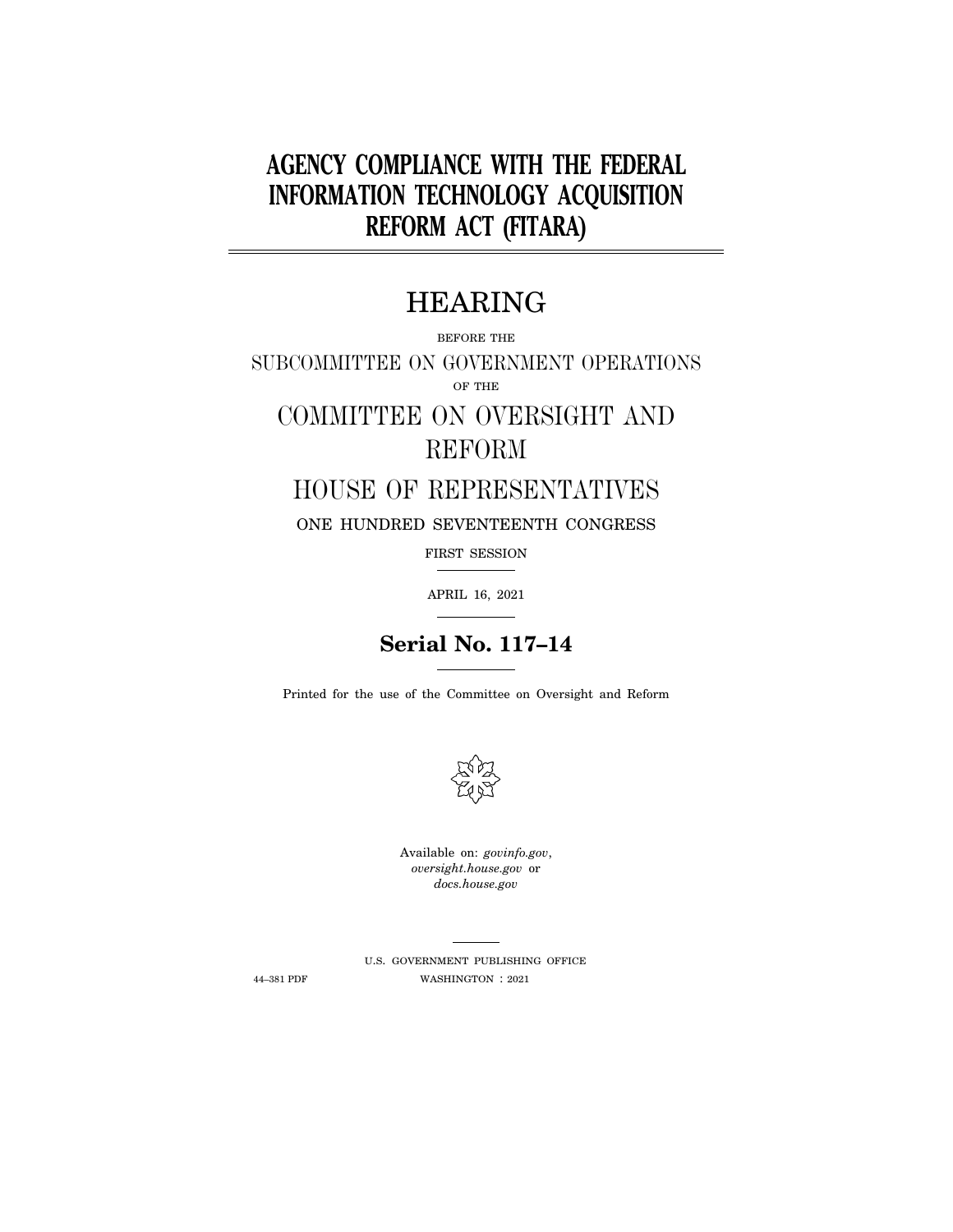## COMMITTEE ON OVERSIGHT AND REFORM

#### CAROLYN B. MALONEY, New York, *Chairwoman*

ELEANOR HOLMES NORTON, District of Columbia STEPHEN F. LYNCH, Massachusetts JIM COOPER, Tennessee GERALD E. CONNOLLY, Virginia RAJA KRISHNAMOORTHI, Illinois JAMIE RASKIN, Maryland RO KHANNA, California KWEISI MFUME, Maryland ALEXANDRIA OCASIO-CORTEZ, New York RASHIDA TLAIB, Michigan KATIE PORTER, California CORI BUSH, Missouri DANNY K. DAVIS, Illinois DEBBIE WASSERMAN SCHULTZ, Florida PETER WELCH, Vermont HENRY C. "HANK" JOHNSON, JR., Georgia JOHN P. SARBANES, Maryland JACKIE SPEIER, California ROBIN L. KELLY, Illinois BRENDA L. LAWRENCE, Michigan MARK DESAULNIER, California JIMMY GOMEZ, California AYANNA PRESSLEY, Massachusetts MIKE QUIGLEY, Illinois

JAMES COMER, Kentucky, *Ranking Minority Member*  JIM JORDAN, Ohio PAUL A. GOSAR, Arizona VIRGINIA FOXX, North Carolina JODY B. HICE, Georgia GLENN GROTHMAN, Wisconsin MICHAEL CLOUD, Texas BOB GIBBS, Ohio CLAY HIGGINS, Louisiana RALPH NORMAN, South Carolina PETE SESSIONS, Texas FRED KELLER, Pennsylvania ANDY BIGGS, Arizona ANDREW CLYDE, Georgia NANCY MACE, South Carolina SCOTT FRANKLIN, Florida JAKE LATURNER, Kansas PAT FALLON, Texas YVETTE HERRELL, New Mexico BYRON DONALDS, Florida

DAVID RAPALLO, *Staff Director*  WENDY GINSBERG, *Subcommittee Staff Director*  TAYLOR JONES, *Clerk* 

CONTACT NUMBER: 202-225-5051

MARK MARIN, *Minority Staff Director* 

#### SUBCOMMITTEE ON GOVERNMENT OPERATIONS

GERALD E. CONNOLLY, Virginia, *Chairman* 

ELEANOR HOLMES NORTON, District of Columbia DANNY K. DAVIS, Illinois JOHN P. SARBANES, Maryland BRENDA L. LAWRENCE, Michigan STEPHEN F. LYNCH, Massachsetts JAMIE RASKIN, Maryland RO KHANNA, California KATIE PORTER, California

JODY B. HICE, Georgia *Ranking Minority Member*  FRED KELLER, Pennsylvania ANDREW CLYDE, Georgia ANDY BIGGS, Arizona NANCY MACE, South Carolina JAKE LATURNER, Kansas YVETTE HERRELL, New Mexico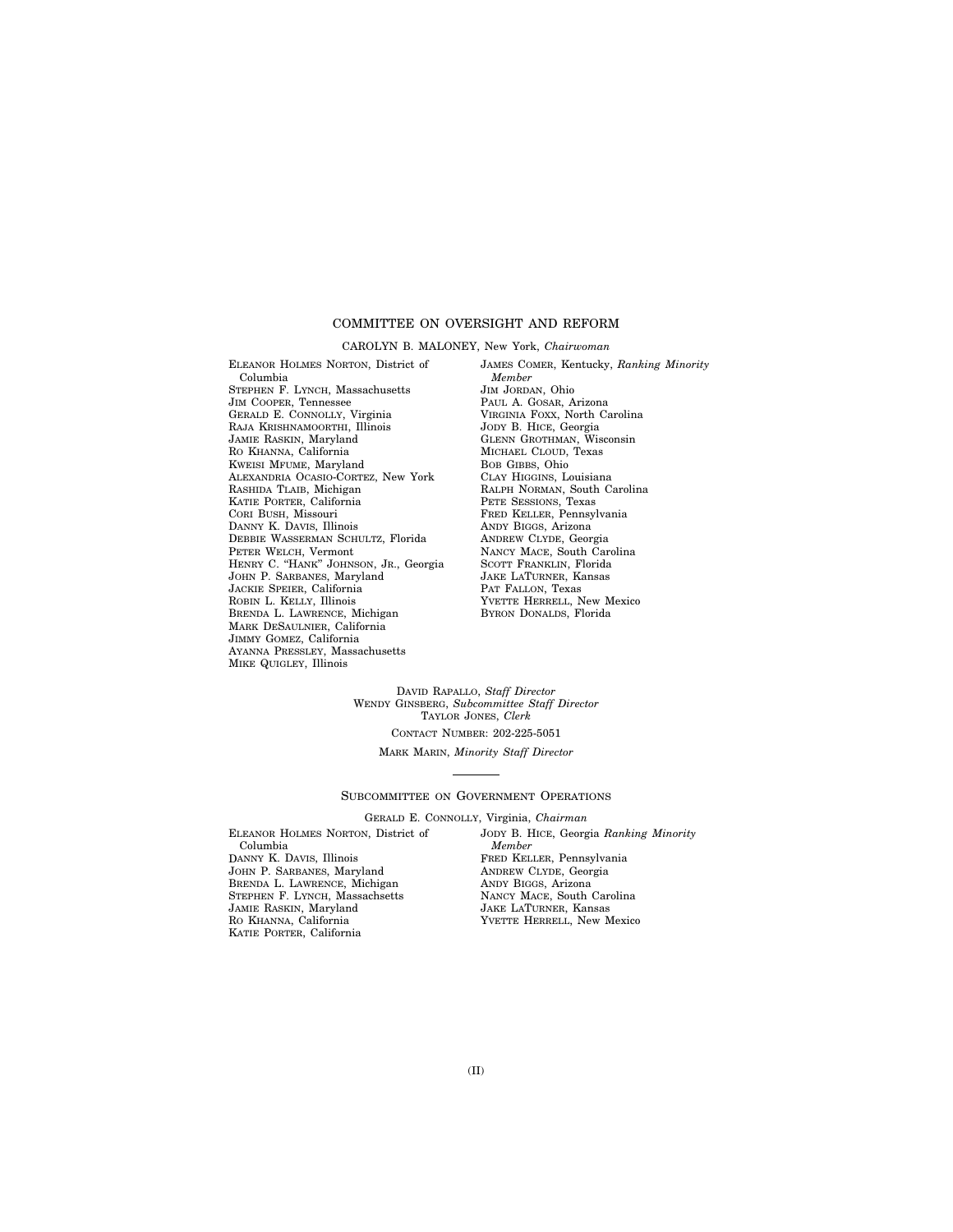## C O N T E N T S

Hearing held on April 16, 2021 .............................................................................. 1

 $\overset{\text{Page}}{1}$ 

#### WITNESSES

| Mr. Gundeep Ahluwalia, Chief Information Officer, Department of Labor                                                                     |   |
|-------------------------------------------------------------------------------------------------------------------------------------------|---|
|                                                                                                                                           | 5 |
| Mr. Jay Mahanand, Chief Information Officer, U.S. Agency for International                                                                |   |
| Development                                                                                                                               |   |
|                                                                                                                                           | 6 |
| Mr. Kevin Walsh, Director of Information Technology and Cybersecurity                                                                     |   |
| Issues, Government Accountability Office                                                                                                  |   |
|                                                                                                                                           |   |
| Written opening statements and statements for the witnesses are available<br>on the U.S. House of Representatives Document Repository at: |   |
| docs.house.gov.                                                                                                                           |   |

### INDEX OF DOCUMENTS

*Documents entered into the record during this hearing and Questions for the Record (QFR's) are listed below.* 

\* FITARA–Metric Recommendation from MicroFocus; submitted by Chairman Connolly.

\* Granite–EIS testimony; Chairman Connolly.

\* QFRs to: Mr. Ahluwalia; submitted by Chairman Connolly.

\* QFRs to: Mr. Mahanand; submitted by Chairman Connolly.

\* QFRs to: Mr. Walsh; submitted by Chairman Connolly.

*Documents are available at: docs.house.gov.*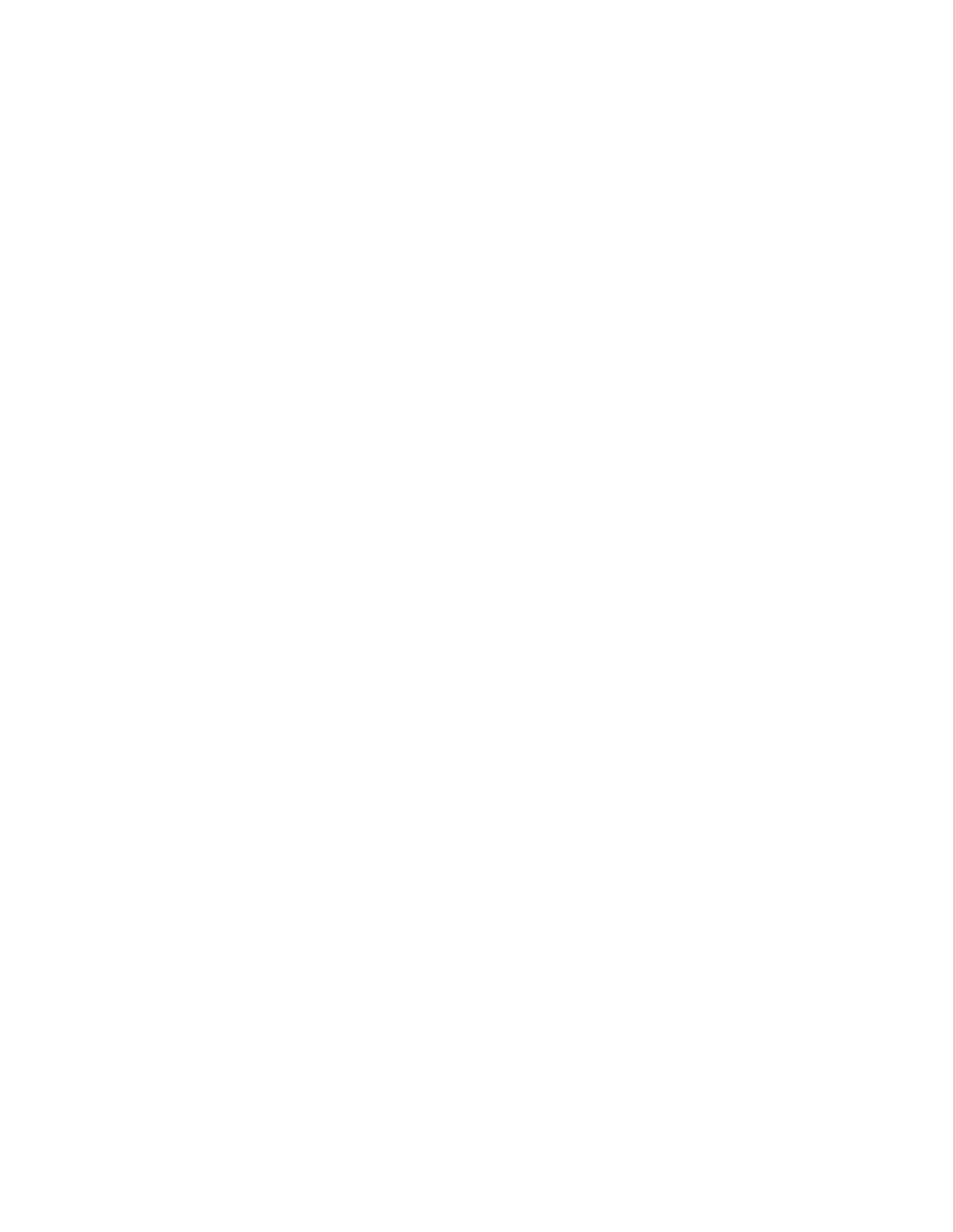## **AGENCY COMPLIANCE WITH THE FEDERAL INFORMATION TECHNOLOGY ACQUISITION REFORM ACT (FITARA)**

### **Friday, April 16, 2021**

HOUSE OF REPRESENTATIVES SUBCOMMITTEE ON GOVERNMENT OPERATIONS COMMITTEE ON OVERSIGHT AND REFORM *Washington, D.C.* 

The subcommittee met, pursuant to notice, at 9:03 a.m., in room 2154, Rayburn House Office Building, Hon. Gerald E. Connolly (chairman of the subcommittee) presiding.

Present: Representatives Connolly, Norton, Davis, Porter, Hice, Keller, Biggs, and Comer (ex officio).

Mr. CONNOLLY. This subcommittee will come to order.

Some witnesses and persons and others will appear remotely via Zoom today. Since some members and witnesses are appearing in person, let me first remind everyone that pursuant to guidance from the House Attending Physician, all individuals attending this hearing in person must wear a face mask. Members who are not wearing a face mask will not be recognized.

Let me also make a few reminders to those members appearing in person. You will only see members and witnesses appearing remotely on the screens in this hearing room. On one side of the room you can see the individual who is speaking in what is known in Zoom as speaker view. On the other side you'll see the collection of individuals within the Zoom platform. A timer is visible in the room directly in front of you.

For members and witnesses

[inaudible].

I now recognize myself for an opening statement.

Since the enactment of the Federal Information Technology Acquisition Reform Act in 2014, this subcommittee has maintained steady and bipartisan oversight of the agency implementation of the law. FITARA was enacted to establish a long-term framework through which Federal IT investments could be tracked, assessed, and managed to significantly reduce wasteful spending and improve project outcomes. FITARA is a report card that holds agencies accountable and exhorts them to improve their IT postures, and in practice, it's a tool for Congress and the public to ensure better cybersecurity, reduce wasteful spending, and make government service to the Nation more effective. The coronavirus pandemic has proven that IT is integral, not incidental, to the mission.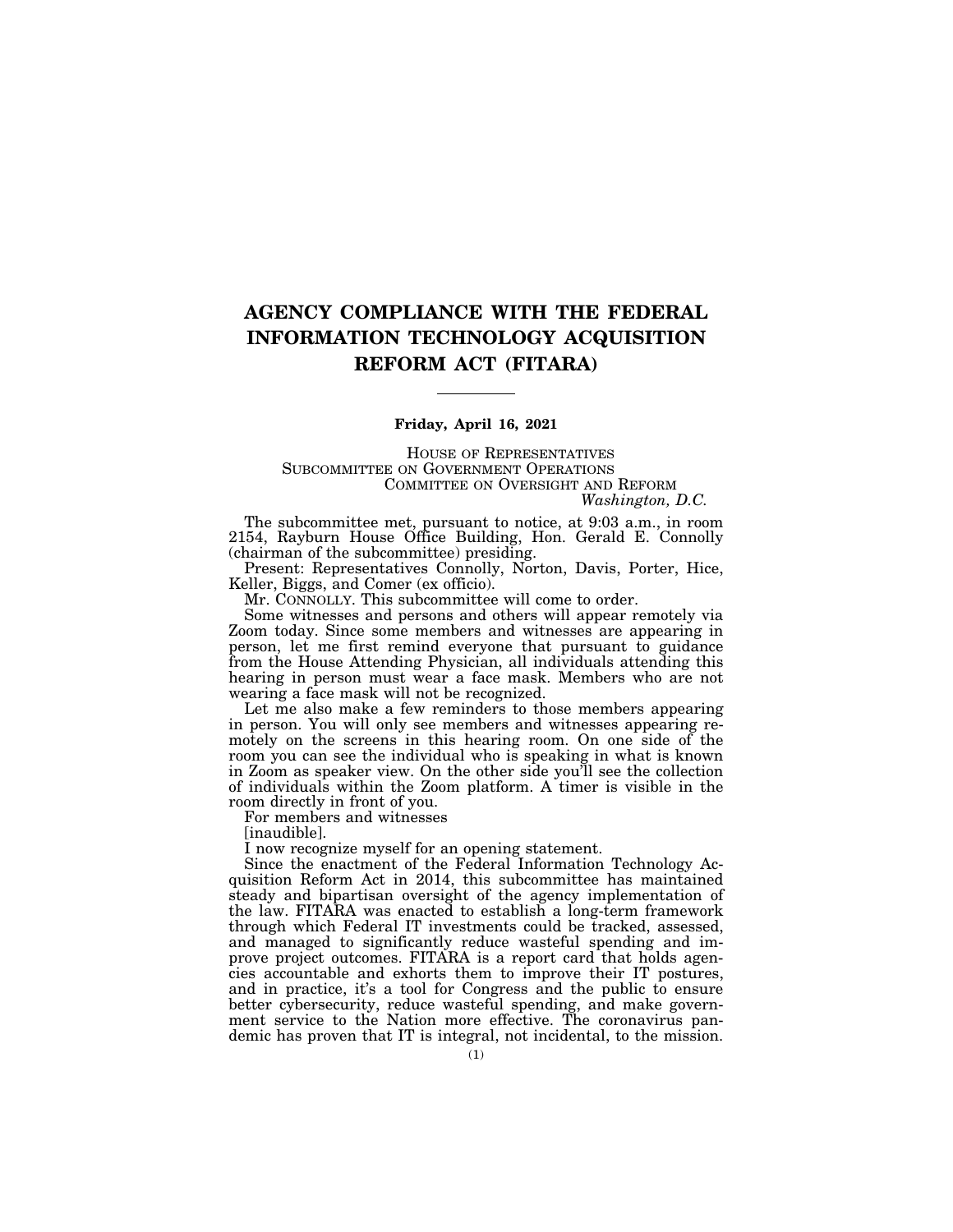As we have seen both at the Federal and state, local level of government, if the IT does not work, the mission does not work.

Today's hearing will discuss the results of Scorecard 11.0, which was released in December. This hearing will also focus on how Congress and the administration can work together to approve services to the Nation with a focus on improving IT across the government. Today's hearing also comes weeks after Congress was able to secure a billion dollars in the Technology Modernization Fund so that agencies have more opportunities to improve IT and enhance cybersecurity.

We look forward to engaging with the Office of Management and Budget about the importance of IT modernization and this funding opportunity at the next FITARA hearing in July.

Last summer marked the tenth FITARA oversight hearing in the last five years and the first time that all 24 agencies participating in the FITARA Scorecard received passing grades. Since the FITARA 10.0 Scorecard, three agency grades increased, five decreased, and 16 remained unchanged. Further, despite the removal and addition of metrics, all 24 agencies maintained passing grades for the second time in 11 Scorecards.

FITARA 11.0 marks the first—a few firsts in the five-year history of the Scorecard. The Scorecard marks the first time, for example, in FITARA's history that all 24 agencies included in the law received at least one A in a single metric. And that metric was the software licensing metric, the first time that metric will also be retired because everybody gets an A. When the subcommittee added this metric to the Scorecard back in June 2017, only two agencies had such inventories. Agencies needed a better management software licenses to make cost-effective decisions and to achieve savings.

As a result of continued oversight using the FITARA Scorecard, all 24 agencies are now using comprehensive, regularly updated inventories of the software licenses, enabling those agencies to identify duplicative licenses and software costs.

The GAO, the Government Accountability Office, estimates that agencies have saved or avoided more than \$1.4 billion in software licensing costs from Fiscal Year 2015 through Fiscal Year 2020 because they are now using comprehensive, regularly updated inventories. These types of small but significant adjustments over the vast enterprise of Government can rack up significant savings pretty quickly.

FITARA 11.0 also marks the addition of a new metric which evaluates agencies' efforts to transition off the General Services Administration's expiring telecommunication contracts before they expire in May 2023. The new measure incentivizes agencies to progress toward telecom services that deliver critical services at lower costs to taxpayers.

Since the Scorecard's inception in 2015, agencies have made substantial positive strides in improving their information technology practices. Among the FITARA Scorecard categories with the greatest impact on taxpayer savings, of course, is the IT portfolio review process known as PortfolioStat. PortfolioStat went from helping Federal agencies save \$3.4 billion in Fiscal Year 2015 to \$22.8 billion at the beginning of Fiscal Year 2021. Let me repeat that. We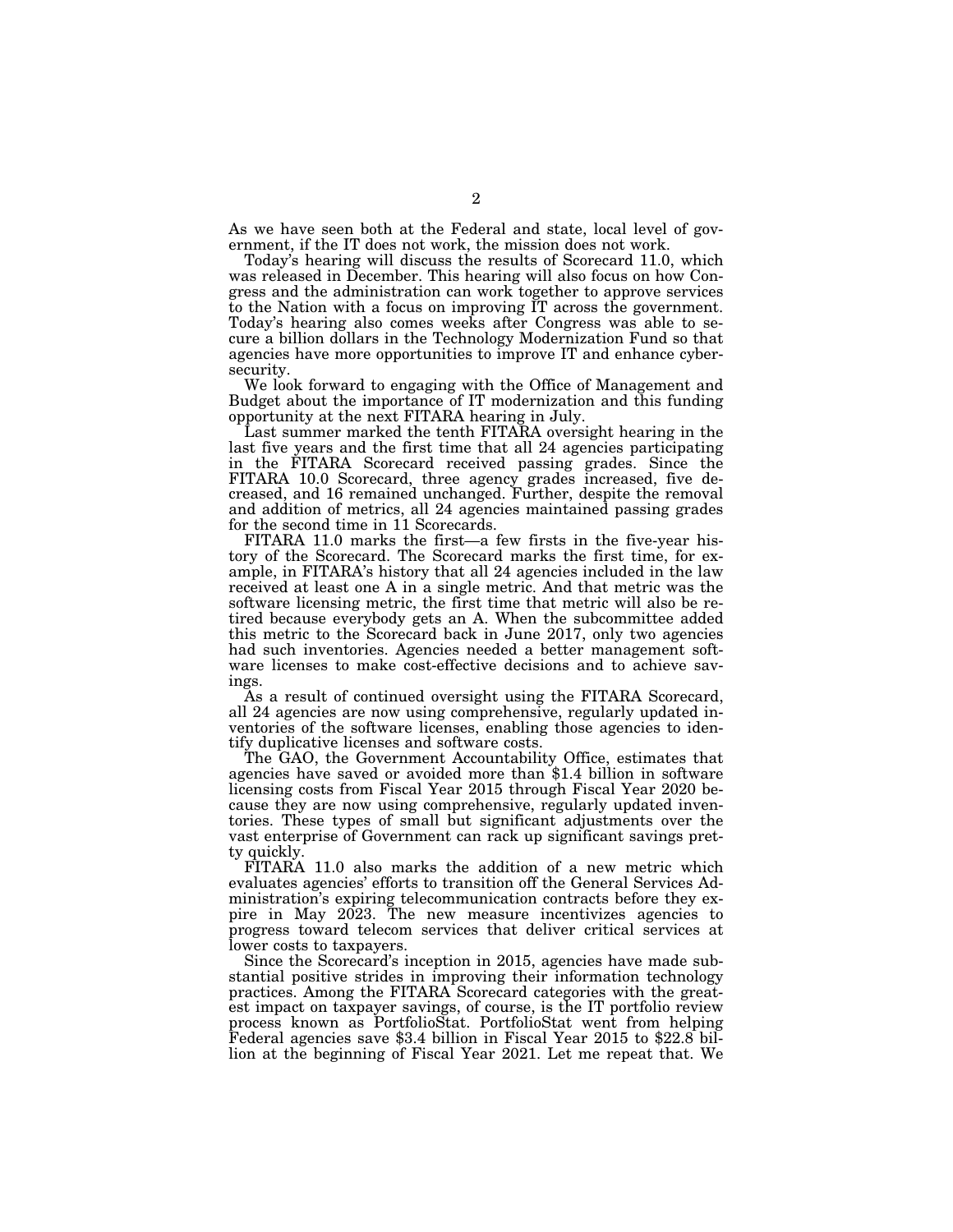got savings of \$3.4 billion back in 2015. Six years later, the savings are at \$22.8 billion.

Federal agencies are closing and consolidating more data centers which also results and significant cost savings. The 24 graded agencies have reported more than \$5 billion in cost savings in that category from fiscal years 2015 to 2020.

While the FITARA Scorecard has successfully help agencies move the needle on improving IT practices, work still remains. According to GAO, 21 of the 24 graded agencies still not have established policies that fully address the role of their CIO as required by Federal law and FITARA guidance. Improving the management of IT acquisitions and operations remains on GAO's high-risk list. Citing the need for OMB and Federal agencies to implement all of the statutory provisions of FITARA. Further in the most recent highrisk list, GAO reported that significant attention was needed to improve the Federal Government's management of IT acquisitions and operations and to ensure the Nation's cybersecurity.

The coronavirus pandemic has highlighted that chief information officers are more central now than ever before. Nearly every Federal program service and function relies on IT in order to work. It's among the duties of the CIO to plan for agency IT needs, including the resources required to accomplish the mission. Outdated legacy systems, software and hardware, however, continually prevent agencies from providing the services the American public expects and demands and deserves.

To determine the scope and feasibility of IT modernization, CIOs must be more involved in the agency performance planning. That's why today I introduce the Performance Enhancement Reform Act with my ranking member, Mr. Hice. This important piece of legislation requires agencies' performance goals to meet the demands of the ever-changing performance management landscape and includes data evidence and IT in their performance plan. The bill would also require agencies to publish their technology modernization estimates, system upgrades, staff technology skills and expertise, and other resources and strategies needed and required to meet these performance goals.

The subcommittee will continue to evolve the Scorecard in ways that facilitate tracking improvement over time, while adding new metrics as necessary to raise the bar on what is needed across the Federal enterprise. I look forward to today's important conversation so that we continue to provide accurate oversight and to exhort Federal agencies to come into the 21st century with their IT.

I now call my friend from Georgia, the distinguished ranging member, Mr. Hice, for his opening remarks.

Mr. HICE. Thank you, Chairman Connolly, and I appreciate your leadership on this issue and for holding this hearing today.

I likewise understand that the intent had been to invite the new Federal Chief Information Officer, Clare Martorana, but due to a family emergency, she is not able to be here. So, I certainly extend my sympathies to her and her family and look forward to working with her in the future as well and I understand likewise the urgency of holding this hearing but certainly regret the fact that we're not going to have the benefit of her views and hope we'll be able to have that at some point in the future.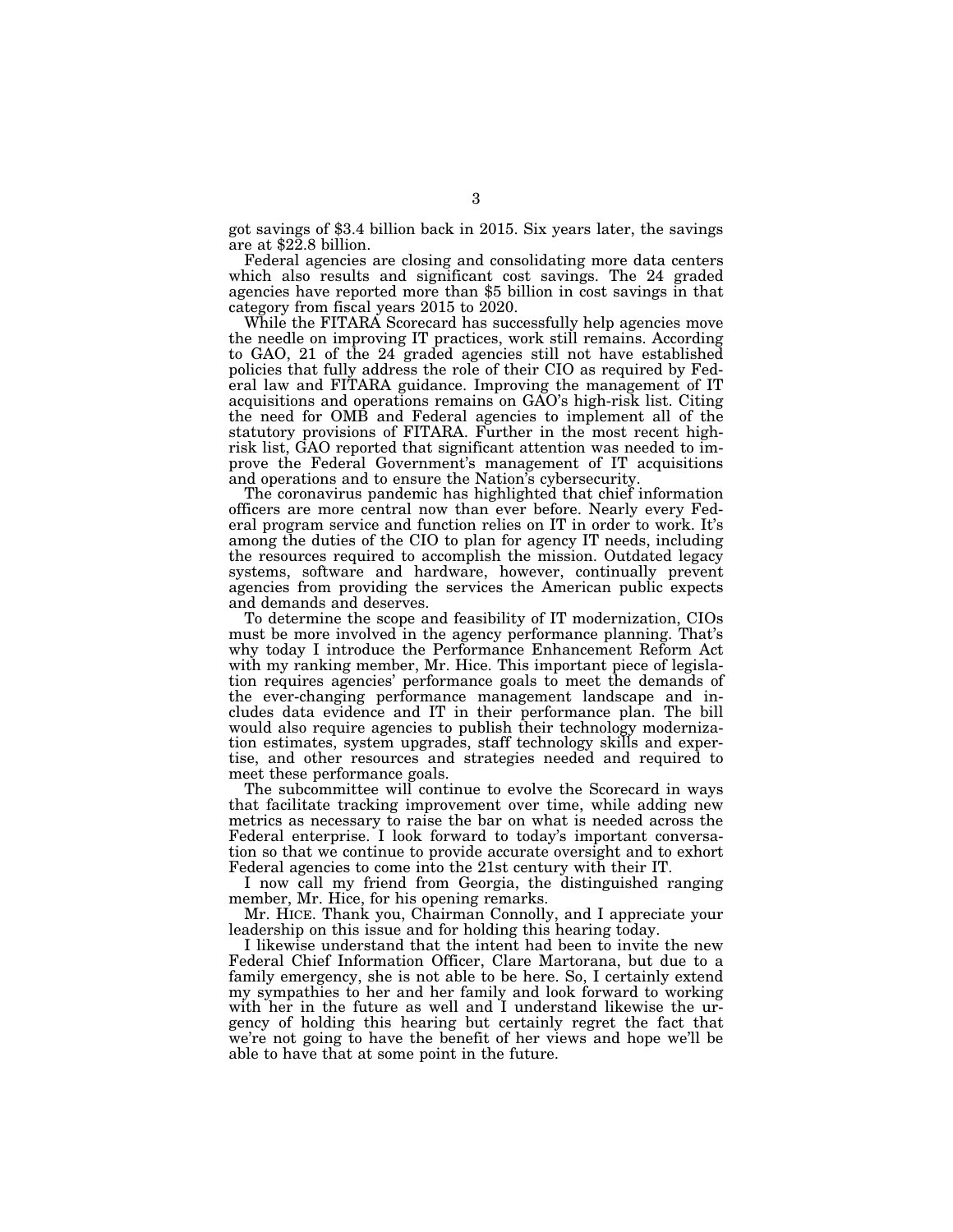That being said, FITARA no doubt has been a bright spot of bipartisan work for this committee /and I look forward to continuing those efforts in regards specifically to this Scorecard and its usefulness as it relates to IT reform in the future.

But while agencies have certainly progressed over the past five years, the task, as always, is to ensure that we are keeping the Scorecard current. We want to make sure that it's measuring the most relevant facets as it relates to the IT universe, and I look forward to the perspective of our witnesses today on how the Scorecard may potentially need to change as we continue going forward.

Since our last FITARA hearing in August, the Scorecard, as we all know, has been modified. It's gone—what is gone is the software licensing inventory required by the MEGABYTE Act and, as Chairman Connolly has mentioned, the agencies were receiving an A grade and that has been replaced by new category, Enterprise Information Systems. This is a new contract vehicle for agency telecommunications and will finally bring many benefits, I believe, including enhanced user experience and cost savings. My hope is that it will, in addition, drive agencies toward faster implementation, which has been a concern for many of us for a long time. We need to be able to meet the goals, not just have goals.

But there have been more important events since our last hearing than the Scorecard changes itself. Of course, the biggest has been the solar wind cyber-attack. This certainly reinforces the urgency to do everything we can as policymakers to keep Federal networks secure. That obviously is a major concern to all of us on both sides of the aisle.

In addition, a year has now passed since the COVID pandemic and the many multiple ways that it stressed agencies' ability to both operate and serve citizens in a remote digital environment. So, as we look to the future, gauging how we will accomplish these tasks, that certainly should be a top priority as well.

This goes hand-in-hand with the need to modernize aging legacy systems, also a very deep concern for many of us. These old systems simply are not able to manage the demands and expectations of Americans here in the 21st century. We've got to replace these legacy systems.

So, in closing, I do want to thank our witnesses who are here today. Thank you for taking your time to be with us. I'm eager to hear your insights and your suggestions and look forward to listening to your statements and to working with you as we move forward.

And so, again, thank you, Chairman Connolly, for your leadership in this area and this hearing.

And, with that, I'll yield back.

Mr. CONNOLLY. Thank you so much, Mr. Hice.

I'd like to introduce our witnesses today. We're grateful to have their expertise. Our first witness is Gundeep Ahluwalia who is the Chief Information Officer for the Department of Labor. Then we will hear from Jay Mahanand who is the Chief Information Officer for the U.S. Agency for International Development. And last but not least, we have Mr. Walsh representing the Government Accountability Office, which has been a great partner for us, and he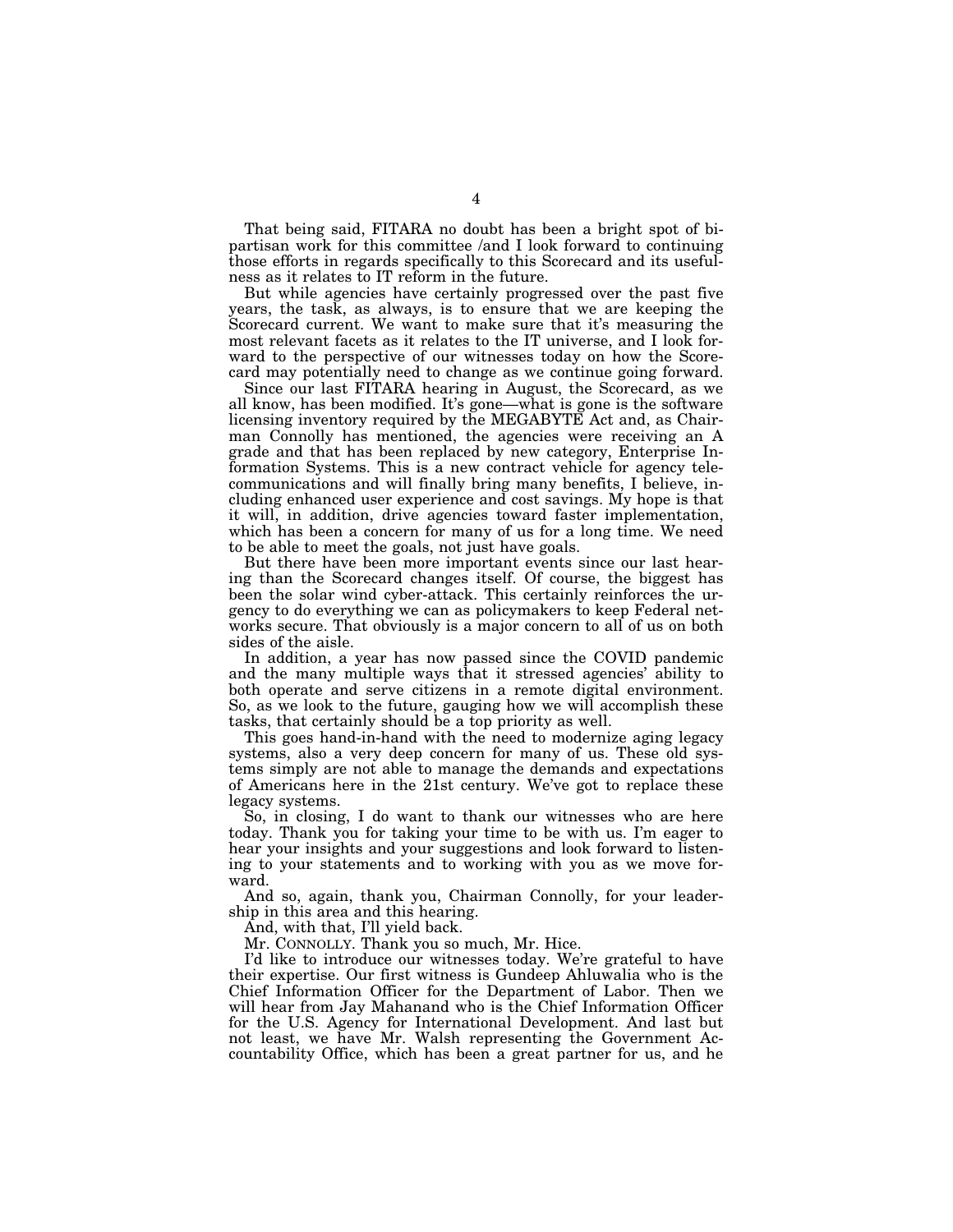serves as the Director of Information Technology and Cybersecurity at GAO.

If the witnesses would be unmuted and raise their right hand and, Mr. Walsh, if you would stand and raise your right hand, it is the custom of our committee to swear in all witnesses.

Do you swear or affirm that the testimony you are about to give is the truth, the whole truth, and nothing but the truth, so help you God?

Mr. AHLUWALIA. I do.

Mr. MAHANAND. I do.

Mr. WALSH. I do.

Mr. CONNOLLY. Let the record show all three of our witnesses have answered in the affirmative.

Without objection, your written statements, full written statements will be entered into the record.

And, with that, Mr. Ahluwalia, you're recognized for your fiveminute summation of testimony. Welcome.

### **STATEMENT OF GUNDEEP AHLUWALIA, CHIEF INFORMATION OFFICER, DEPARTMENT OF LABOR**

Mr. AHLUWALIA. Thank you, Chairman Connolly, Ranking Member Hice, and the members of the subcommittee for the opportunity to speak here today about IT at the Department of Labor. I want to thank DOL leadership and all DOL employees for their hard work and dedication in support of wage earners, job seekers, and retirees across the country. I also want to thank Congress for your continued support with FITARA and the resources for IT modernization as a whole.

As CIO, I have always strived to maximize available resources and apply them to an IT strategy, enabling data-driven decisionmaking and digitization aimed at better mission outcomes. FITARA's Scorecard helps show an agency's IT success, growth, and areas that may need improvement.

The Department's high marks in implementing FITARA is a testament to our organization's commitment to IT modernization. We are the only agency to receive A grades in six of the seven categories. As a result of our efforts in implementing FITARA and upgrading our infrastructure, Labor was able to quickly transition 95 percent of our work force to a remote work environment when the COVID–19 started, without any interruptions to mission delivery.

We maintained mission activities for 27 subagencies and onboarded more than 1,500 staff virtually. We continued to provide critical services for the American public, including protecting 401(k)'s, inspecting mines, ensuring workplace safety, and handling increased website traffic as people accessed weekly and monthly unemployment numbers.

It is important to note that investing in IT modernization is not a once-and-done scenario. During my time as CIO of the Department of Labor, our focus has been on paying down our technological debt, enabling the IT strategy, and utilizing the tools Congress has provided with FITARA, Modernizing Government Technology Act, and the Technology Modernization Fund. In addition to innovative contracting strategies, we are taking advantage of the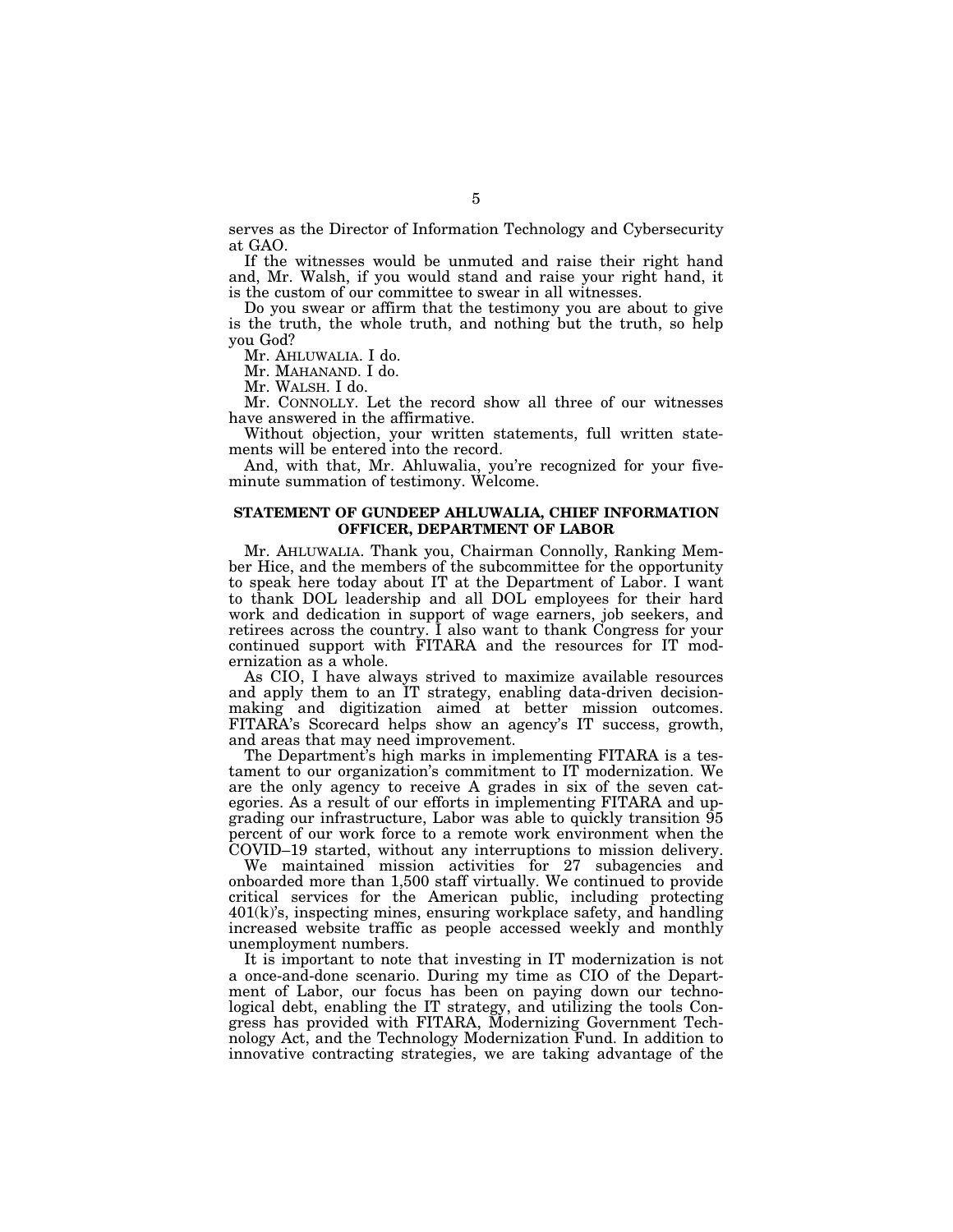TMF funding opportunities coupled with our Working Capital Fund authority and appropriations for IT modernization.

For example, in 2018, we used the TMF funding to streamline the temporary labor certification program from a paper-based to a completely digital process, resulting in a \$2 million annual—\$2 million annual savings for the department. We are also centralizing IT, HR, and procurement functions, which has helped us avoid costs in the past and has positioned us to drive efficiencies in the future.

We are proud of the digitization successes we have achieved by modernizing our DOL websites to positively impact workers, employers, and the American public. For example, we developed apprenticeship.gov, a one-stop-shop website to bring together educators, employers, and job seekers to easily search for over 24,000 apprenticeship opportunities across the Nation.

And as referenced earlier, the temp labor certification process, DOL created a completely digital electronic boarding pass mechanism. By developing the system, we were able to reduce processing times and the need for manual printing and shipping.

The Department of Labor continued to move forward with its modernization efforts and has been successful in large part due to the funding mechanisms that Congress has enacted and supported. In fact, we are grateful to have received TMF funding for our enterprise data modernization initiative. This marks the second TMF award for DOL.

Thank you for your time today and your continued support to FITARA—for FITARA and IT modernization efforts. I look back— I look forward to answering any of your questions.

I yield back, Chairman.

Mr. CONNOLLY. Thank you, Mr. Ahluwalia, and you're a pro. You had, like, 49 seconds to go. So, thank you.

Mr. Mahanand, you are now recognized for your five-minute summation of item.

### **STATEMENT OF JAY MAHANAND, CHIEF INFORMATION OFFICER, U.S. AGENCY FOR INTERNATIONAL DEVELOPMENT**

Mr. MAHANAND. Chairman Connolly, Ranking Member Hice, members of the subcommittee, thank you for inviting me to testify today. I'm grateful for the committee's support, and I'm pleased to have this opportunity to discuss USAID's progress in complying with the standards set out in FITARA.

The global pandemic changed how we work, how we live, and how we interact with each other. For USAID and its people, responding to these global health crises is at the core of our mission. We have a longstanding history of dealing with emerging threats and global health security such as Ebola and now COVID-19. Because of this rich history, we were able to rapidly virtualize USAID's work force and leverage our leadership in cloud technology to lessen the impact on the agency's most valuable asset: its people.

USAID global IT infrastructure plays a critical role in enabling and enhancing every aspect of the Agency's mission. Our 12,000 plus people in more than 120 countries, often under the most difficult circumstances where communication capabilities are severely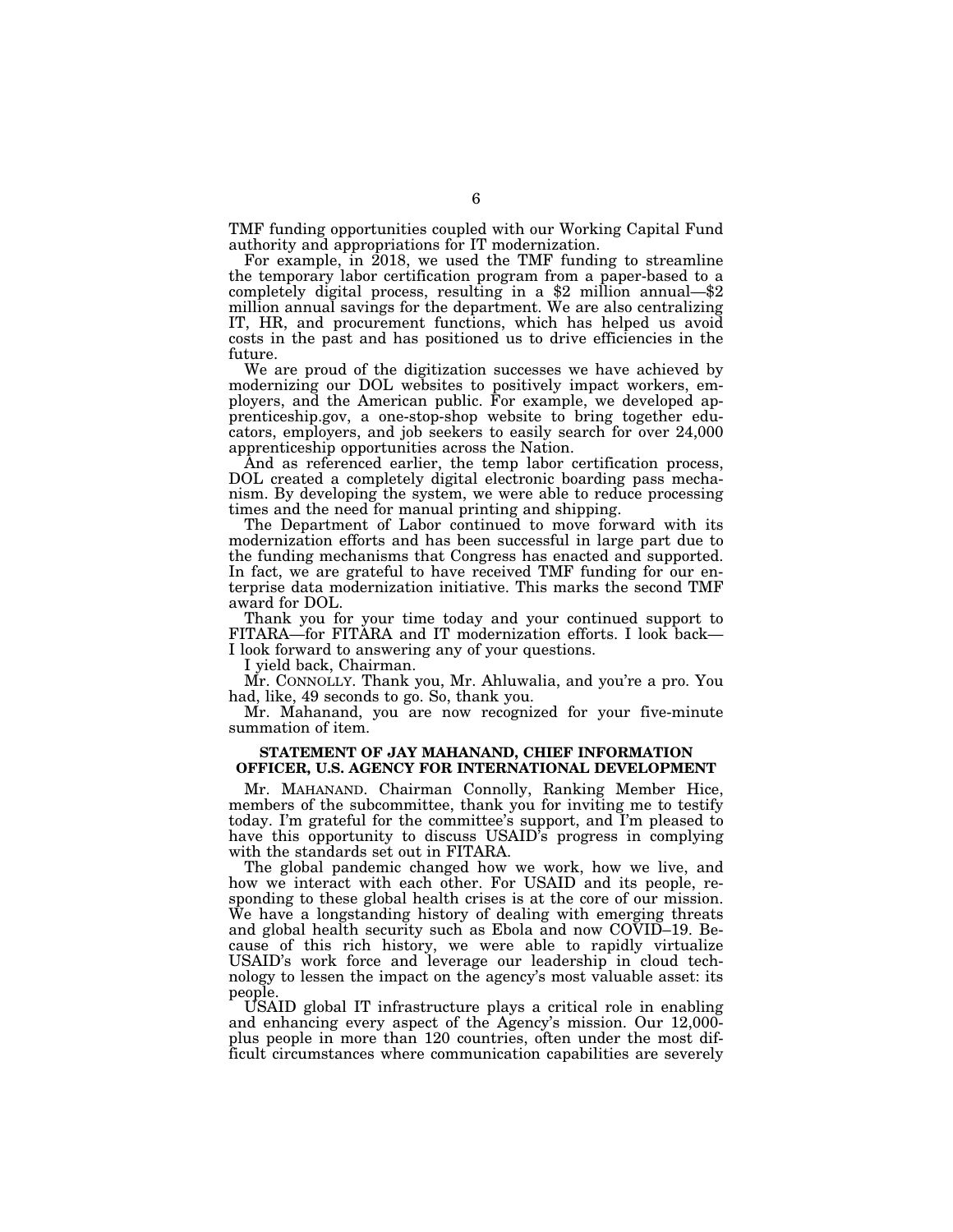limited, they depend on our cloud-based architecture to successful perform USAID's critical work. Because of this, we're an organization that relies on cloud services and solutions that enable datadriven decisions and maximize the impact of those efforts.

Now more than ever, reliable and secure and effective information technology systems and services are essential to USAID achieving its mission. As a global organization that works in some of the most challenging locations around the world and given the business demands of how USAID delivers U.S. foreign assistance on the ground, our overseas staff have been heavily reliant on modern and mobile IT solutions, even prior to the COVID–19 pandemic.

The move to a cloud-based email messaging and collaboration platform back in 2011 significantly and quickly improved USAID mission delivery. It provided a mobile, on-demand messaging platform that meets the needs of the Agency's global work force, improved cost-efficiency, enhanced cybersecurity and overall functional operational improvements to our IT environment. As early adopters, our leadership and staff across the agency are accustomed to working in a cloud environment, leveraging the cloud to underpin our communication, security, data, and development backgrounds.

Today USAID is 100 percent cloud-based with no legacy systems.

Given all that has transpired this past year, I think about where USAID was 10-plus years ago, where we are today, and what has helped us get here. Although our journey to the cloud began before FITARA and the Scorecards, the impact and benefits we have realized by its creation and evolution has significantly aided our journey. FITARA has served as a cornerstone for establishing, measuring, and helping advance critical IT programs for CIOs across the government. Our USAID's legislation has underpinned our success in aligning the people, processes, and technology needed to balance innovation with compliance, mission needs, costs, and evolving threats. It has also provided an opportunity to have a collaborative dialog with OMB, GAO, the committee, and Congress, working together to improve how agencies implement FITARA.

Although agencies will continue to face significant IT challenges and risks, this past year has shown the true benefits of a modernized, agile, innovative IT organization particularly during a global crisis. Aside from the technology challenges and moving thousands of employees to full-time telework overnight, the pandemic also ushered a new, more sophisticated way of cyber-attacks. As we have seen recently in the Solar Winds and Microsoft Exchange breaches, the threats are growing more pervasive, sophisticated, and damaging to both government and private sector organizations. As these threats become more advanced, the need for the Federal Government to further enhance its cybersecurity posture and better understand the various supply chains continue to grow.

Over the past year USAID has expanded its effort to leverage state-of-the-art technology, such as AI and RPA, to help the Agency realize the full potential within its many data sources. Each project represents a significant investment USAID is making in innovation tools and platforms that will continue to help secure our network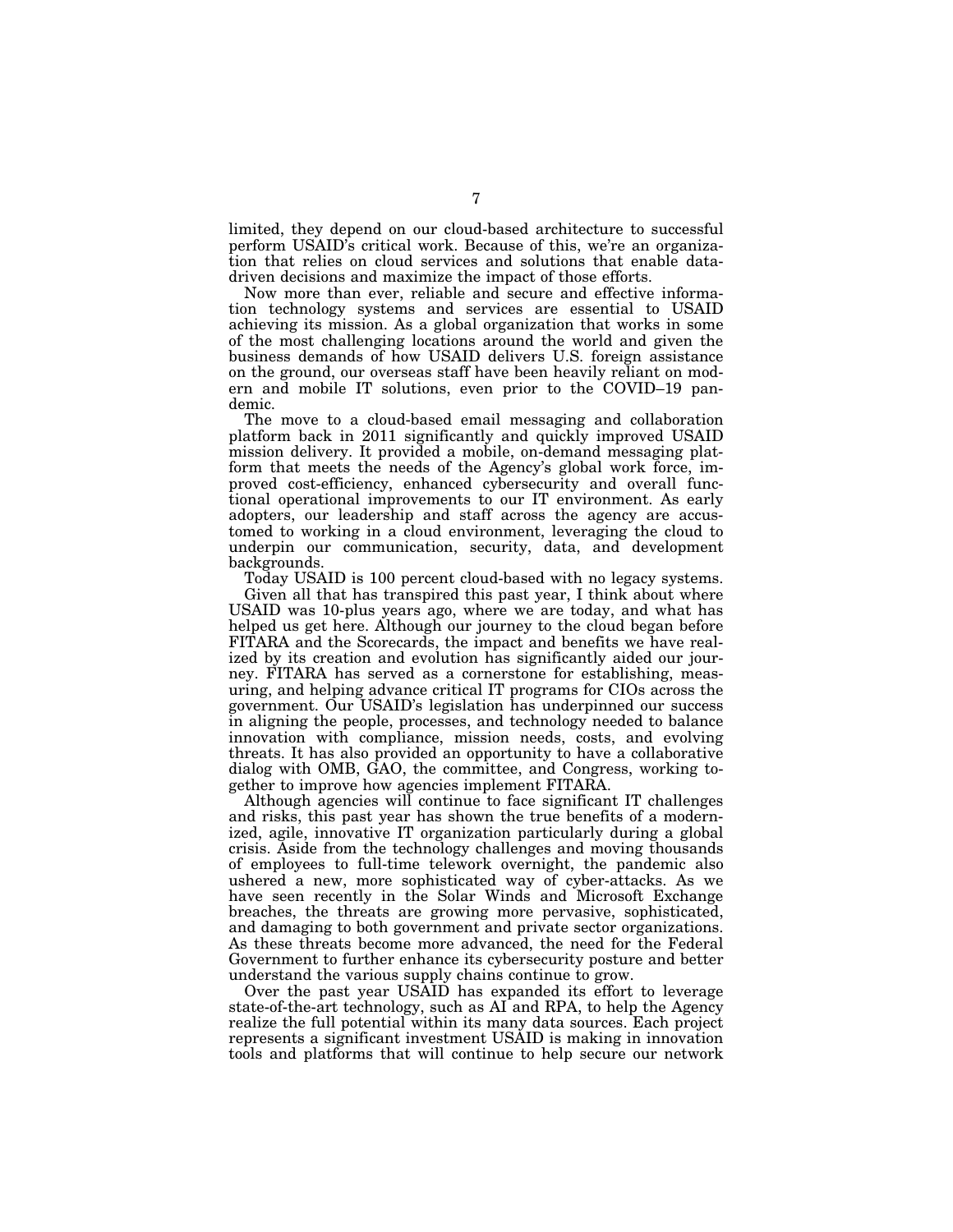and data globally and help us keep pace with the Agency everchanging technology and information needs.

USAID looks forward to the continued benefits the Scorecard and its measurement provide to Federal CIOs. Having consistent IT priorities across all agencies enhances mission outcome and provides a roadmap of technology investment that maximizes taxpayer dollars.

I would like to thank the Members of Congress, members of this subcommittee in particular, for your continued leadership, interest in, and support of our work. USAID looks forward to collaborating with you to address future challenges and new opportunities for reform.

Thank you for your time. I welcome your question.

Mr. CONNOLLY. Thank you. Thank you. And you had 30 seconds left. So, thank you.

I will say to you, Mr. Mahanand, a little piece of history you may not know. In 1979, when I got out of the graduate school, I was a Presidential management intern and I was offered a job at AID to help translate IT and policy. In that time cell phones didn't exist. The Internet didn't exist. Social media didn't exist. PCs didn't exist. It was a very primitive time. But can you imagine how history might have been different for you and me and my colleagues in this committee had I taken that job? Anyway, I'm glad you're there.

Mr. Walsh, welcome again, and you are recognized for five minutes for summation of your testimony.

### **STATEMENT OF KEVIN WALSH, DIRECTOR OF INFORMATION TECHNOLOGY AND CYBERSECURITY ISSUES, GOVERNMENT ACCOUNTABILITY OFFICE**

Mr. WALSH. Chairman Connolly, Ranking Member Hice, members of the subcommittee, thank you for inviting GAO to testify on this important issue today.

To begin, I'd like to share one of my favorite Scorecard-related quotes from the chairman who has repeatedly said that the Scorecard is not intended to be a scarlet letter. Rather it is intended to start a conversation and to make sure that CIOs are part of that conversation. Regardless of the letter grades on the Scorecard itself, I think that elevation of our agency CIOs may be the most impactful effect of the committee's oversight. So, thanks to you and to your staff for your continued contributions to and oversight of Federal IT. Your persistent, thorough, and bipartisan oversight has changed the way the government manages its technology.

Here are some key highlights of the progress that we have seen. Major increases in the authority for the five CIOs that now directly report to the agency header deputy; minor, but no less important, increases in the authority and influence of all CIOs, largely due to the attention the Scorecard has brought to the role; and better management of agencies' IT portfolios to the tune of \$22.8 billion saved.

As the chairman noted, the most recent 11 Scorecard introduced two significant changes. First, the committee sunset the area related to software licenses. When the committee added this area in 2017, there were just two agencies that were using comprehensive,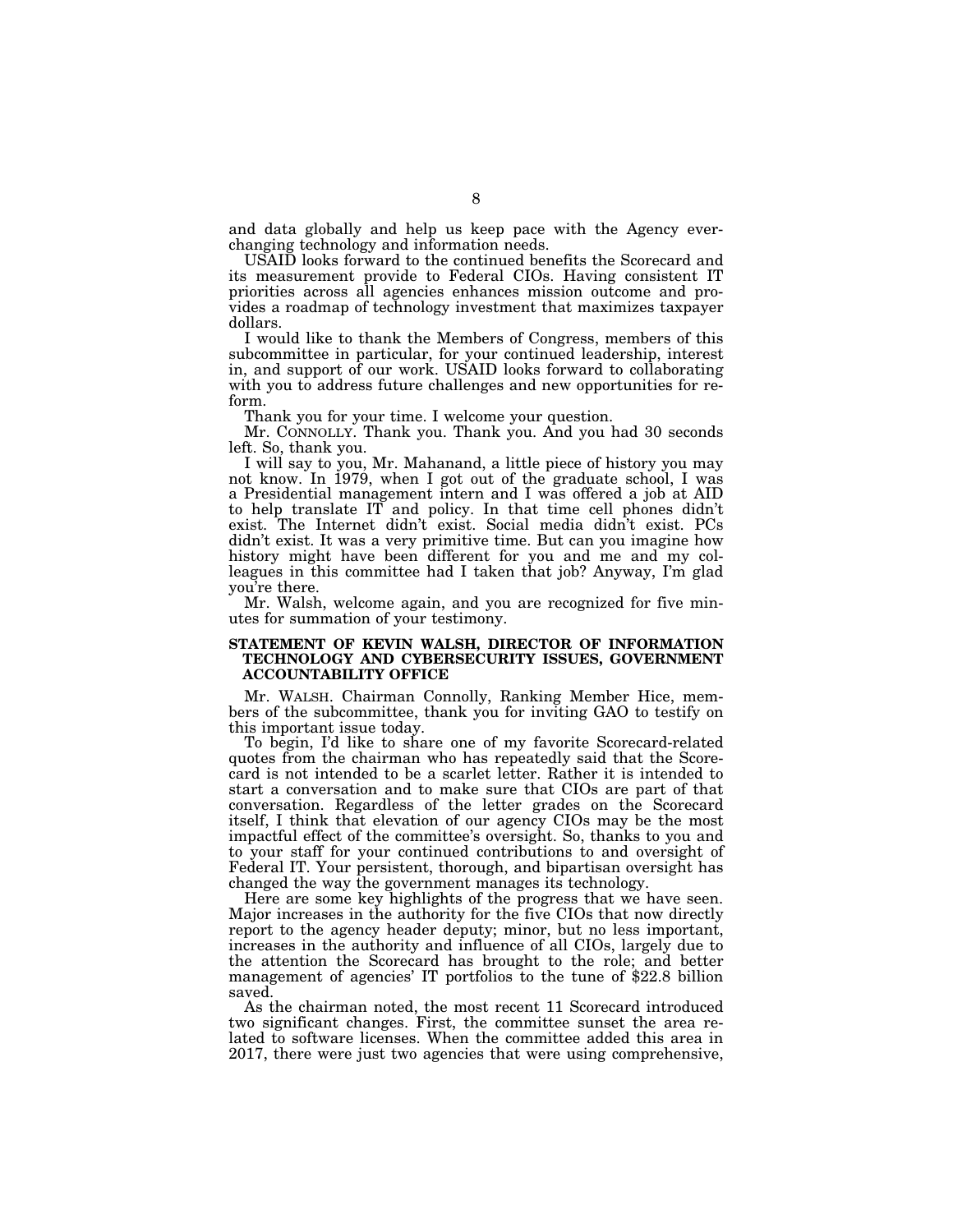regularly updated inventories of software licenses. Now all 24 agencies do, resulting in a number of easy A grades for the past several Scorecard cycles.

Second, the committee added a new area related to agencies' efforts to transition off GSA's expiring telecommunications contracts. This area needs the committee's oversight because the last time the government went through a similar transition onto the network's contracts, the government took 33 months longer than planned. It resulted in \$66 million in added costs and an estimated \$329 million in lost savings.

As you might expect, replacing the easy A of software licenses and the addition of the area on telecommunications transition put downward pressure on agencies' grades. Despite this, every agency passed by either receiving a B or a C. That may not always be the case. Agencies' past wins are no guarantee of future success, and the Scorecard reflects that.

The Scorecard's continued growth has kept it relevant, and it will be an important tool for keeping Federal leaders accountable going forward. For example, the Scorecard could measure Federal websites' compliance with industry best practices in conjunction with the IDEA Act. It could also reward or give a bonus to the usage of the billion dollars recently received by the Technology Modernization Fund.

However, the Scorecard is only as good as the data behind it. In that vein, it would be great to see OMB's IT dashboard reflect more of the government's IT spending. For example, right now, the dashboard does not include IT spending related to weapons systems, satellites, or supercomputers. The government's budding efforts to implement Technology Business Management, known as TBM, may help in that regard by closely linking agencies' accounting systems to IT oversight. However, half measures or an implementation that mimics true TBM will perpetuate the underreporting of IT spending.

I should also note that the Scorecard is not a panacea. There are many critically important topics that are difficult to implement and grade and address: for example, measures of how well an agency serves the citizens, an agency's human capital skills and gaps, or even the IT acquisition cadres and strategic sourcing required under FITARA. Metrics on softer topics such as these are incredibly difficult to measure. How well has USAID's technology served our farmers or the IT and IRS our taxpayers? Has the DOD protected our citizens enough?

These gaps also stress the significance of the work done by public servants who, regardless of the Scorecard's grades, do incredible work. These gaps in coverage also underscore the importance of having trusted, competent IT leaders and ensuring that they are a part of conversation.

To that end, I look forward to our continued conversations and the improvement of IT oversight. This concludes my comments, and I look forward to your questions.

Mr. CONNOLLY. Thank you, Mr. Walsh, also, 30 seconds.

I mean, we've got three stars this morning, Mr. Hice.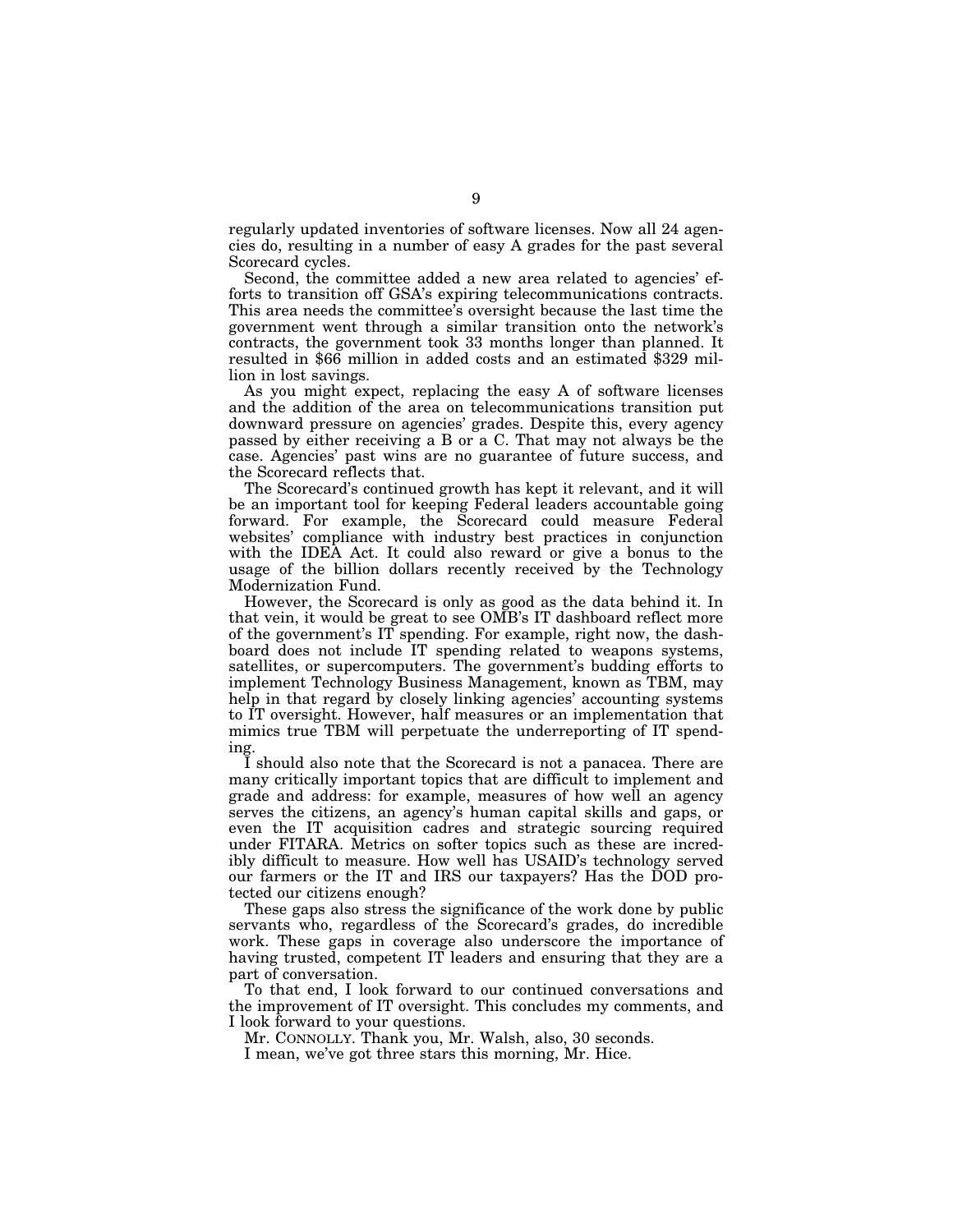The chair now recognizes the distinguished Congresswoman from the District of Columbia, Eleanor Holmes Norton, for five minutes of questioning.

Ms. NORTON. Thank you very much, Mr. Chairman. Chairman Connolly, I very much appreciate these periodic hearings.<br>My first question is for Mr. Walsh. The Federal Government cur-

rently invests about \$90 billion annually in IT. Now what troubles me is that a third of the funding dedicated is for maintaining legacy systems. And so, what we're finding is that, as the amount of dedicated funds to IT operations and maintenance increases each year, the investments in the innovative IT projects decline.

So, Mr. Walsh, my question to you is, how do the current budgeting and appropriations cycles—and we understand that's done on an annual basis—impede agencies' ability for investing in critical IT projects, especially ones that concern me, that seek to replace legacy systems? Is there anything we can do about it?

Mr. WALSH. So, the annual appropriations process-

Mr. CONNOLLY. Mr. Walsh, I am going to—you are soft-spoken. If you would move that as close to you as possible, thank you so much.

Mr. WALSH. Thank you, chairman.

So, the annual appropriations process certainly does not help our efforts to modernize Federal IT. Having to save up multiple years to address a critical need is not currently possible. The MGT Act a few years ago attempted to address that by allowing agencies to save money in a Working Capital Fund and use the savings to address cybersecurity and modernization needs. So, I think that's a good step forward. However, the MGT Act did include a critical flaw that has prevented many agencies from fully taking advantage of those flexibilities.

Ms. NORTON. I can see that the problem's in the Congress.

Mr. Walsh, several of the agencies have said that the reimbursement model itself is cumbersome, especially for IT projects that are critical to the mission but might not realize costs. What other considerations should Congress, and the administration take into account, other than projects that realize hard costs?

Mr. WALSH. So, as you correctly note, there are many, many, many things that we should consider when modernizing legacy systems. In particular, the functionality is very important. But there are also very, very old systems that cannot be modernized. For example, we wouldn't want to modernize the Voyager space probe's ground systems. We can't modernize the Voyager. It's out past the edge of the solar system at this point.

But the cost and the functionality are crucial, and in many cases, modernizing systems cannot result in cost savings. The new systems that we're using right now in the cloud have a lot better capabilities. They have a lot better security than some of these very, very old systems.

So, you correctly note that, in many cases, we may not save costs doing modernization, but it would be better for the services of our taxpayers to do so.

Ms. NORTON. Thank you.

Finally, Mr. Mahanand, could you talk about your experience with establishing an IT capital fund at USAID?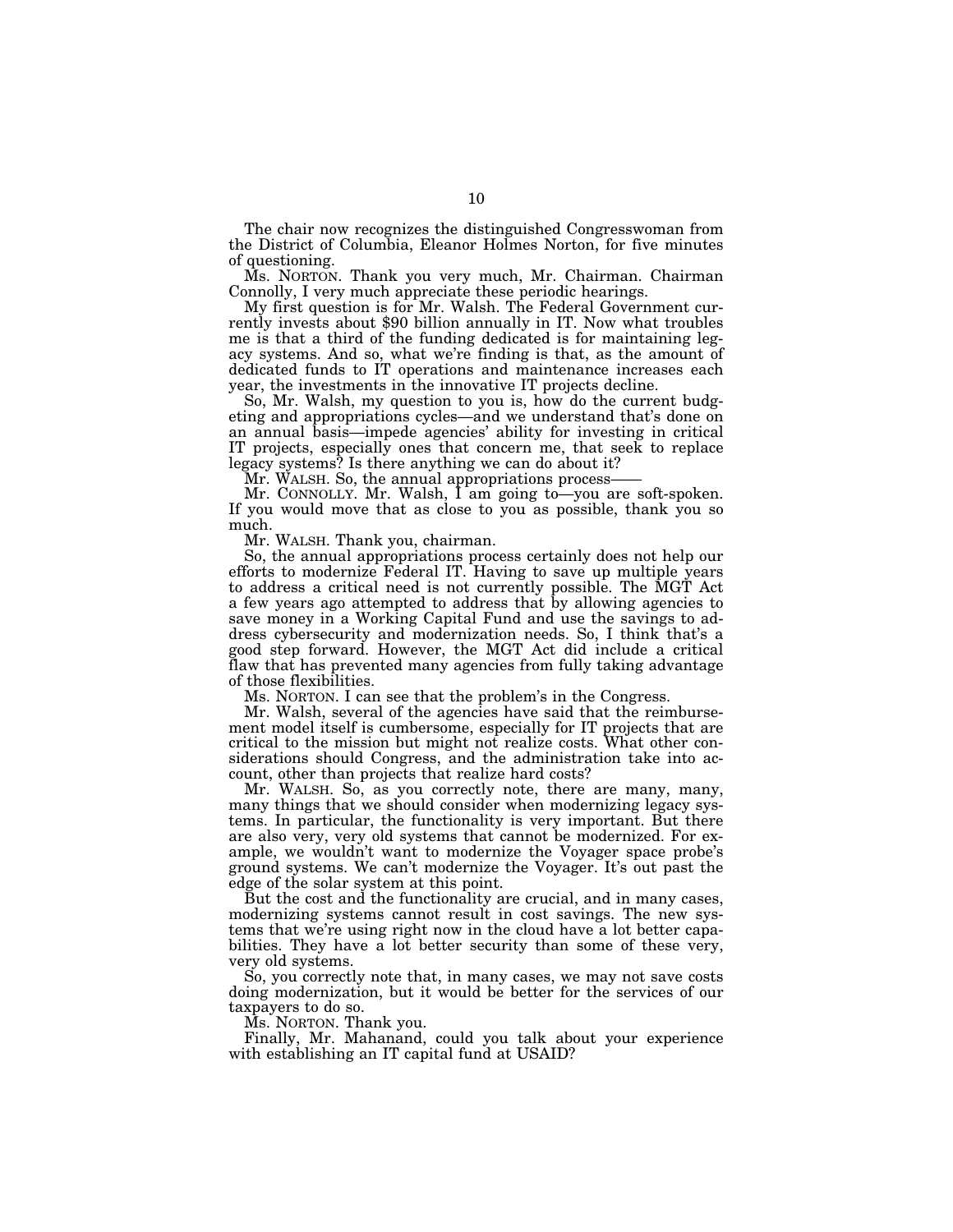Mr. MAHANAND. So, that has been an ongoing issue for the last three years for us. We've actually worked very close to OMB, our examiner and senior level, senior leadership within the agency. They are all very supportive as far as getting—putting the language together and getting us to at least get it into the President's request, but as far as what happened there, we're not necessarily sure. We actually included it in the 2019, 2020, and 2021 budget requests. But it never made it into any of the appropriations.

Ms. NORTON. My time is close to expire. I had another question. But thank you very much, Mr. Chairman.

Mr. CONNOLLY. If you have one more question, Ms. Norton, you're free to ask it.

Ms. NORTON. Yes. Mr. Ahluwalia, how can technology, the Technology Management Fund, which was established by the Modernizing Government Technology Act, which received \$1 billion, and the American Rescue Plan, has that helped the Department of Labor accelerate certain IT modernization projects?

Mr. AHLUWALIA. Thank you, Congresswoman. So, I'll try to be really very quick here.

We are one of the few agencies who has received two TMF awards from that board, and it is a toolset that we use in conjunction with our appropriations Working Capital Fund authorities to resource and modernize technologies. I am very proud of one of recent temp worker program. The visa requires a labor certificate from DOL that used to be printed on a currency-like paper, and I shudder to think what would have happened to that printing operation during COVID–19. Fortunately, this January, in part due to the TMF funding, we were able to completely digitize that process and shut down the printing operations, which has now resulted in a \$2 million savings that will be returned to the fund.

I do agree with my colleague, Kevin Walsh. Not every—when you replace a bicycle with a motor car, will it result in savings? The motor car will require sometimes more to maintain, but it takes you farther and faster. So, that construct has to be considered in the future mechanisms when the DMF awards are made.

Mr. CONNOLLY. Thank you very much.

Thank you, Ms. Norton.

The chair now recognizes the distinguish ranking member, Mr. Hice, for five minutes of questions.

Mr. HICE. Thank you, Mr. Chairman.

Yes, the challenge of any effort like FITARA at the end of the day is to prevent it from going stale. I think, when we are trying to ensure Federal IT funding is spent well, the most obvious question is whether there are metrics to determine whether or not that money is spent well and how we gauge it. So, let me start with this train of thought.

Mr. Walsh—and we spoke a little bit about this before the hearing this morning. But given the fact that this is the 11th iteration of the Scorecard, what changes perhaps need to be considered by the committee to deal with the metrics to make sure we're being effective?

Mr. WALSH. So, to the Scorecard's credit and to the committee's credit, it has changed in every single iteration since the second. Every single time the committee has made sometimes minor but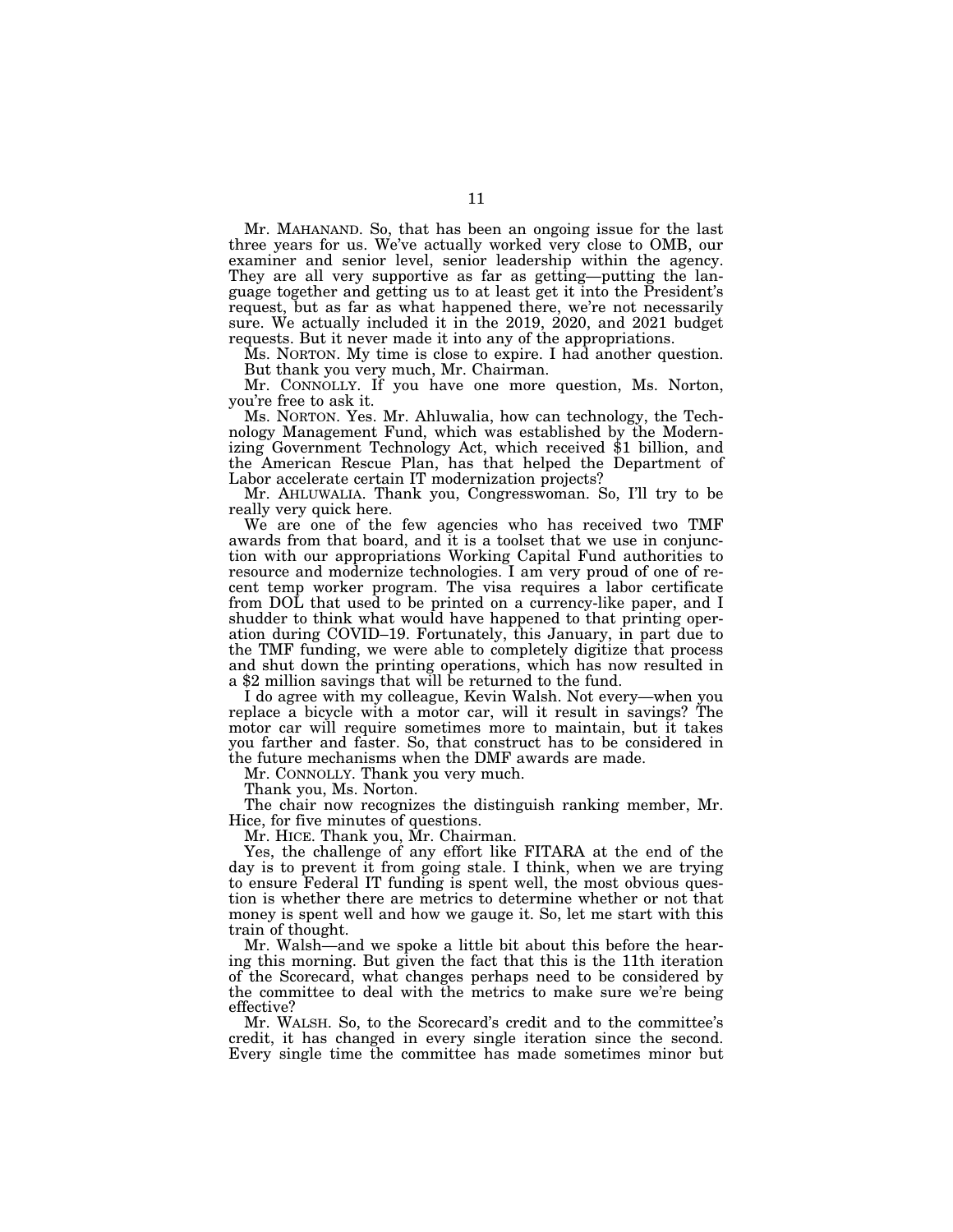important tweaks to improve this Scorecard. This most recent 11 Scorecard is an excellent example of some of the changes that can be made with the sunsetting of the software licensing and the adding of EIS. So, it's a credit to the committee that this Scorecard continues to evolve and change.

To get closer to how to evaluate the efficacy of how the government is spending our money is a very, very difficult concept, sir. I think the Scorecard is helping move us in that direction, but measuring how good an agency is at delivering its mission or meeting its mission is something that we in the GAO and Congress have struggled with for quite a long time.

Mr. HICE. Well, is there any way we can quantify the return on investment through 11 scorecards so far?

Mr. WALSH. So, the \$22.8 billion that have been saved or avoided as a result of the PortfolioStat initiative is one very, very large metric we can use to measure ourselves. The increases in CIO authorities are also important but harder to quantify.

Mr. HICE. I would like to see more of that on a page, like, how do we really know there's this much savings, and where is that savings coming from?

You mentioned in your opening statement the Solar Winds and several—a couple of our witnesses did. Again, the metrics of something like solar wind in the Scorecard, how do we develop that to better equip Congress to recognize problems and deal with problems before they happen?

Mr. WALSH. So, part of the challenge when deliberating with you folks on how to come up with these metrics is what data are currently available. Especially in the case of supply chains, we want to be careful not to utilize nonpublic data. We don't want to put a target on any agency's head that's not already there. I agree that supply chain management and the risks associated are critically important to cybersecurity and our government's operations, and we would love to work to explore further metrics that we can use to measure that. I think a note of caution is warranted though with things as secure and sensitive as that.

Mr. HICE. Let me cast that question over to Mr. Mahanand and Mr. Ahluwalia. As it relates to the cyber issue, the cyber-attacks, No. 1, I guess, what keeps you both up at night? And what can we do on this thing and on our side as it relates to the Scorecard to better assess where we are on the cyber-attack concern?

Mr. Mahanand?

Mr. MAHANAND. Yes. So, I think we're on a good path here. If you actually look at the cybersecurity metrics that you have on the Scorecard, half of it is about cross-agency priority goals, which is something that the agency—the Federal Government can decide, know exactly how they want to measure that. But the other part of that is really it comes from the audit of your system or the audit of your network. And as far as that audit is concerned, it does take a close look at really the controls that you have in place in terms of your systems. And it gets to whether, you know, you are doing well in cybersecurity, where you're actually monitoring and managing it, or you're not doing so well in it.

I think that's a really good start because in the new version of the kind of the audit document here, they're going to be looking at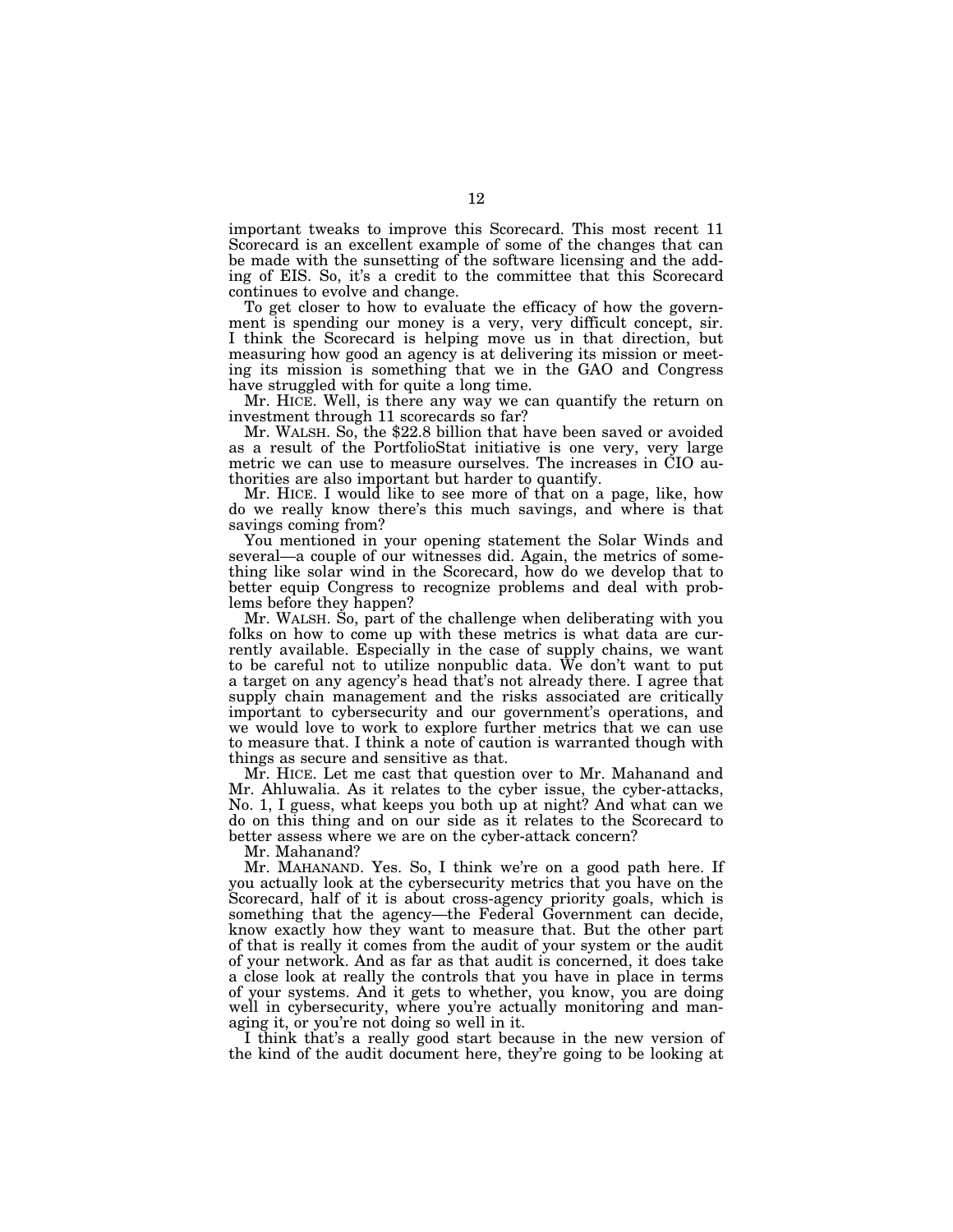supply chain controls for the next, you know, assessment period here. So, I would think that, as far as the metric is concerned, I think it's a good place to start. You can also incorporate more into that as far as the cross-agency goals or as far as the audit is concerned.

But this is something that I know it is becoming more visible. I just think this year the audit is possibly going to be looking at supply chain and controls the agency may have in place. So, I think you will get some better, you know, better data when the audit is complete or the next Scorecard is put out.

Mr. HICE. OK. Mr. Ahluwalia—I'm sorry—if you could provide us an answer with that, I'm really curious. I mean, you are among our experts, and I'm curious how we can be better informed as Congress when it comes to the cyber threat. So, if you could provide an answerfor us in the next week or so, I would appreciate that.

Mr. AHLUWALIA. Happy to do that, Congressman Hice.

Mr. HICE. Thank you. I yield back.

Mr. CONNOLLY. I thank the ranking member.

The chair recognizes himself for five minutes.

Mr. Walsh, what is a legacy system?

Mr. WALSH. So, legacy means many things to many different people.

Mr. CONNOLLY. I have got to hear you. You have got to speak up.

Mr. WALSH. Legacy means many things to many people, sir. I think probably one of the better definitions is something that is no longer vendor supported, whether that be hardware or software. So, if the vendor's not supporting it, if we're not able to easily maintain it, I think that's an easy definition of a legacy system. Similarly, you could say something along the lines of what DOD does, that a legacy system is a system that no longer meets its mission needs. So-

Mr. CONNOLLY. Are we concerned that, under either of those definitions, legacy systems cannot be encrypted to protect from cyber hacking, cyber attacks?

Mr. WALSH. Absolutely, sir. And I think that's one of the things we saw at OPM when they had that breach a few years ago. One of the things that came out of that was we heard that OPM was not able to encrypt the data that was on the servers at rest because of the age of the systems.

Mr. CONNOLLY. I think that's a pretty critical point to be emphasized.

Are agencies required, Mr. Walsh, to have a plan to retire or upgrade legacy systems?

Mr. WALSH. So, we did work on this a few years ago, sir, and we looked at the most important and the most critical systems in the government to be retired, and we found that in many cases not only were they not required but they did not have plans and those plans did not include things like a description of the work to be done, milestones, or a plan, most importantly, to turn off the legacy system that they're retiring.

Mr. CONNOLLY. From GAO's points of view, think, putting on your high-risk category hat, would it be helpful if, in fact, they were required to have such a plan?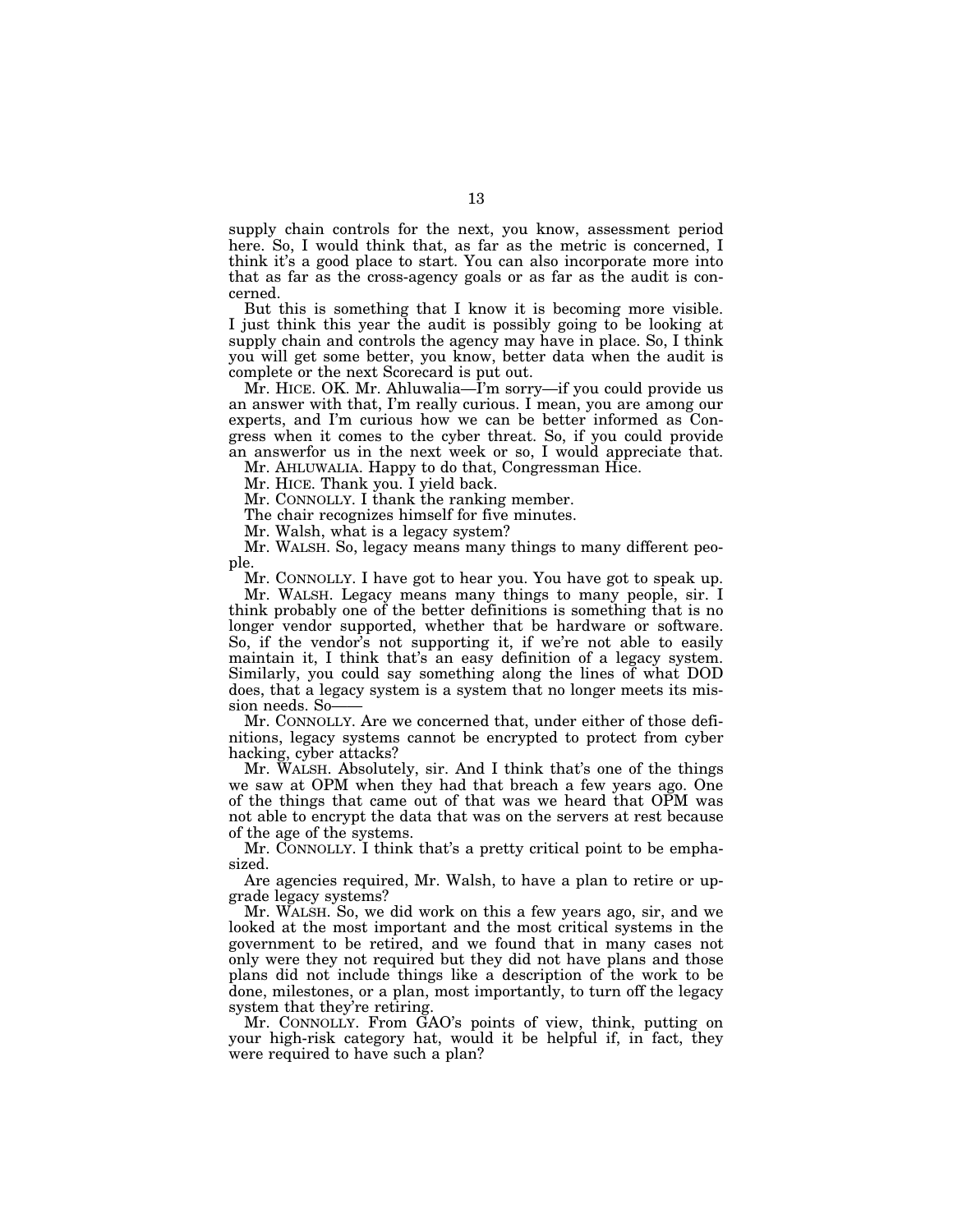Mr. WALSH. I think we should absolutely be thinking about the oldest systems in need of modernization and have some form of plan going forward on how to either turn it off or get it to a more secure space.

Mr. CONNOLLY. Has GAO done any kind of cost estimate? On just, you know, spit-balling, if we were to have by fiat all legacy systems need to be replaced and you need to have a plan to do that, what would it cost across the 24 Federal agencies we're looking at?

Mr. WALSH. We have not done that work, sadly, sir. We did have some case studies in our report that looked at some of the most important, for example, one of the top 10 was—and we did not name these systems but it was at the IRS. IRS spent \$10 million per year to operate and maintain the system, and their estimate on how much it would cost to modernize the system was \$1 billion.

Mr. CONNOLLY. Billion.

Mr. WALSH. Billion.

Mr. CONNOLLY. With a "B."

Mr. WALSH. So, to Mr. Hice's earlier comments, the return on investment there would be somewhat dubious.

Mr. CONNOLLY. Well, yes, although every dollar you're invested in the IRS has a return on it. It's not a sunk cost.

Mr. WALSH. Absolutely. You've got the \$40 billion that-

Mr. CONNOLLY. By the way, that's true for your agency as well. We get a return on our investments with you and your colleagues at GAO. So, we have to think it in those terms, too. And as you pointed out, then there are the sort of imponderable or indecipherables. But they're still so important, right, like quality of service to the American people. That kind of matters, too.

Let me ask about CIOs. How, from GAO's point of view, when you're looking at the Scorecard, how much progress are we making or not making in having a premier CIO report directly to the boss?

Mr. WALSH. So, since this first Scorecard, we now have five more CIOs that directly report to the boss. We also have seen incremental progress elsewhere. It's a lot harder to measure which CIOs have a seat at the table that they did not previously have, but those five CIOs having reporting authority I think is the most important metric there.

Mr. CONNOLLY. We've had—have we had some backsliding in that regard?

Mr. WALSH. To the best of my knowledge, I am not aware of any agencies that are backsliding I think in large part due to the attention brought by this committee.

Mr. CONNOLLY. I mean, you know, if you look at the private sector, I can't think of many successful companies where the CIO does not directly report to the CEO and even dotted-line relationships in the organizational chart don't count, and we've got to evolve to a system where the CIO, because if we really mean it about fundamental changes in IT modernization, in order to undergird the mission, we've got to have a CIO who's empowered. And the best way in a bureaucracy to empower somebody is to make sure everyone can see that person reports to the boss.

Mr. WALSH. Absolutely, sir. It's hard to imagine a company these days that does not have IT-involved core to its mission. Similarly,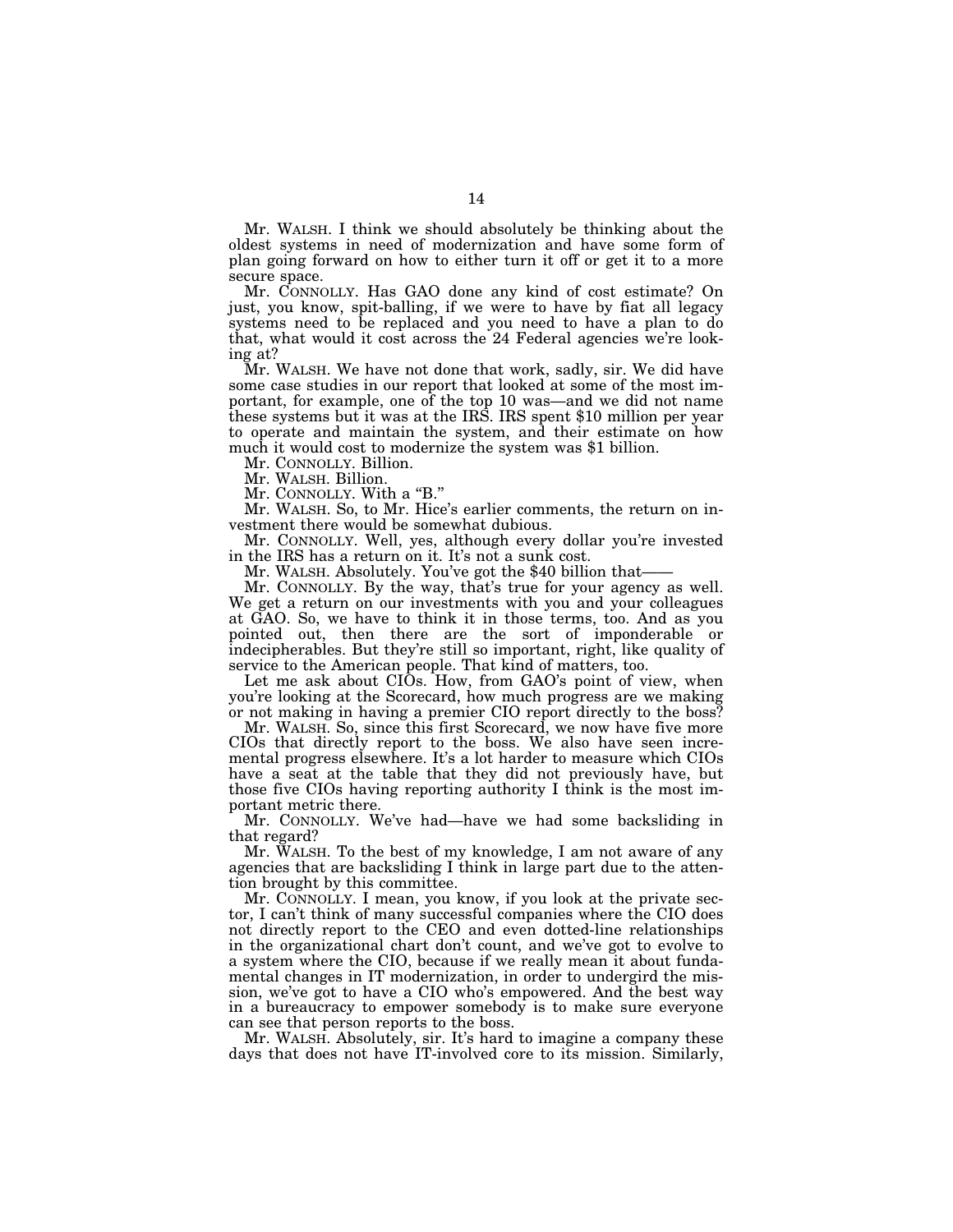it's hard to imagine a government agency that does not have IT contributing critical amounts to its mission.

Mr. CONNOLLY. And final question in this round, we just got \$1 billion for the Technology Management Fund, which is not what we wanted or what President Biden wanted. But it's certainly a huge quantum leap from what was appropriated at \$25 million. Do you believe that that \$1 billion will be a significant catalyst to incentivize agencies to make the investments we're talking about including the return of legacy systems?<br>Mr. WALSH. So, previously the fund was receiving \$25 million per

year, as you noted. Getting \$1 billion in a year is going to allow them to explore projects that were previously outside of their ability. They didn't have the money to address some of these most critical needs. So, I think it will be important. The challenge is going to be ramping up that team that manages the TMF to make sure that they have the expertise necessary to oversee these projects.

Mr. CONNOLLY. Yes, I also think we're going to have to have clear criteria soon because the expectations are really high about this. We're going to have to have criteria soon from OMB in terms of how that fund could be used and how it should be used. And we're going to hope GAO is monitoring that carefully so that if there are real-time issues, we can try to address those in real time rather than retrospectively because then the damage is done.

Mr. Hice, who is to be recognized?

Mr. Keller is recognized for five minutes.

Mr. KELLER. Thank you, Chairman Connolly. And thank you to the witnesses for taking time to be here today.

The pace of government often lags behind that of the private sector, and the process of technology acquisition is no exception. As agencies struggle to keep up with current technology, Federal acquisitions often overshoot their targeted time and cost estimates. Along with ensuring cybersecurity and transparency, the Scorecard should measure how effectively an agency is purchasing and utilizing new technology. My time in private industry, our mentality was that the team I worked with could not improve unless we knew exactly how well we were performing and what targets we were hitting. The same should go for Federal agencies.

The question I have is for all the panelists here today. Part of Congress' job is ensuring Americans get the most out of their tax dollars. How does FITARA achieve this end? And are they—and are there any modifications to FITARA that would help us better capture this metric? And that could be for anybody. Maybe all the panelists can give me a little bit of explanation of what they think.

Mr. CONNOLLY. Mr. Keller, without prejudice to your time, are you asking modifications to the Scorecard or to the underlying legislation itself?

Ms. KELLY. The Scorecard.

Mr. CONNOLLY. Yes. Thank you.

Mr. AHLUWALIA. So, I'll go first. This is Gundeep. I'm the CIO for the Department of Labor.

I think the ability to use various types of resources is, that span across multiple years is an important mechanism and a differentiator in the way government and the private sector works. So, I look back at my private sector years and on what the dif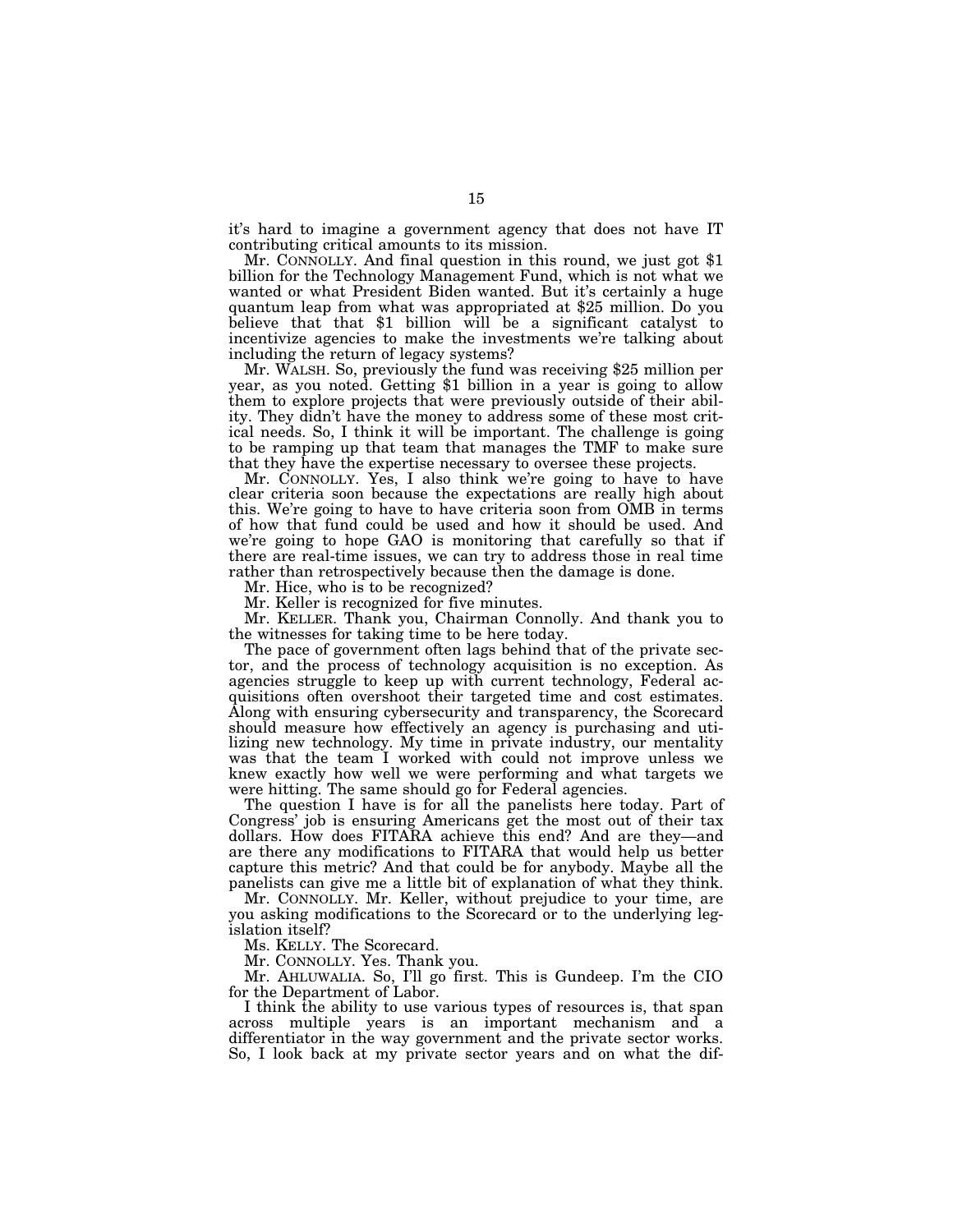ferences are. One is these projects are multiyear, and we try—and we don't have the visibility for the resources on that. Having a clear plan that has outcomes not about moving to the cloud or about taking software out—those are important as well—but having outcomes like I will remove paper from a labor certification process or digitize it completely or I'll reduce the number of—reduce the number of days that it takes for a person to consume its service from the government, or I will make it mobile friendly like the private sector. You can go to Amazon and sort of have that shopping experience and that kind of customer experience.

Those are the metrics that we focus on to bringing the services that we render to our constituents at par with the private sector. And a focus on that, managing resources as a multiyear resource and with a strategy to execute to, those are the key ingredients that I remember worked in the private sector and would work in the public sector as well.

Mr. KELLER. So, as far as modifications to FITARA that would better capture the metric, I understand how we want to do it better. But, again, any other thoughts from the other witnesses?

Mr. MAHANAND. This is Jay Mahanand, USAID CIO.

So we—as you can—from my testimony, you can see we've actually moved quite a bit of innovative technologies, you know, that we've implemented or started. For instance, really looking at, you know, how we can get started, I think that's the key to anything we do. But whether or not a technology is viable for an organization, that's something to be said and something we need to go through.

For us, we're—an example is that we're very intensive when it comes to data and so, you know, questions in terms of all of the data that we have, what do we do with it, and how do we make it—you know, how do we use technology to actually innovate and be able to get answers on the raw data there. So, for us, it's really just taking, you know, some time off and basically create a pilot, some use cases, initiate those use cases with the technology that we have, and try to validate whether or not that is something we can go.

But for us is that, given the fact we don't get a large amount of money, we simply use, you know, kind of the prototyping to kind of make a determination whether or not the technology would work for us. And so we've been pretty successful because if we can show the agency that, hey, this provides or brings value into the organization, then there's always funding that is, you know, that would be subsequently, you know, coming for that specific technology.

So, I think that's how we do it internally because we always look at something. And even I mentioned, you know, robotic process automation, in terms of efficiency that it gains because, you know, there's quite a bit of just manual process we have in agencies. We talked about doing more for less. That is the way that we see things and how we would actually get things started. Technology has been in place. But we need, you know, the people, processes, and technology all to work together. So, we pilot certain things to make sure that there's an appetite for those types of technology in the agency because there's an adoption. There's also change-manage-related issues to bringing technologies in place as well.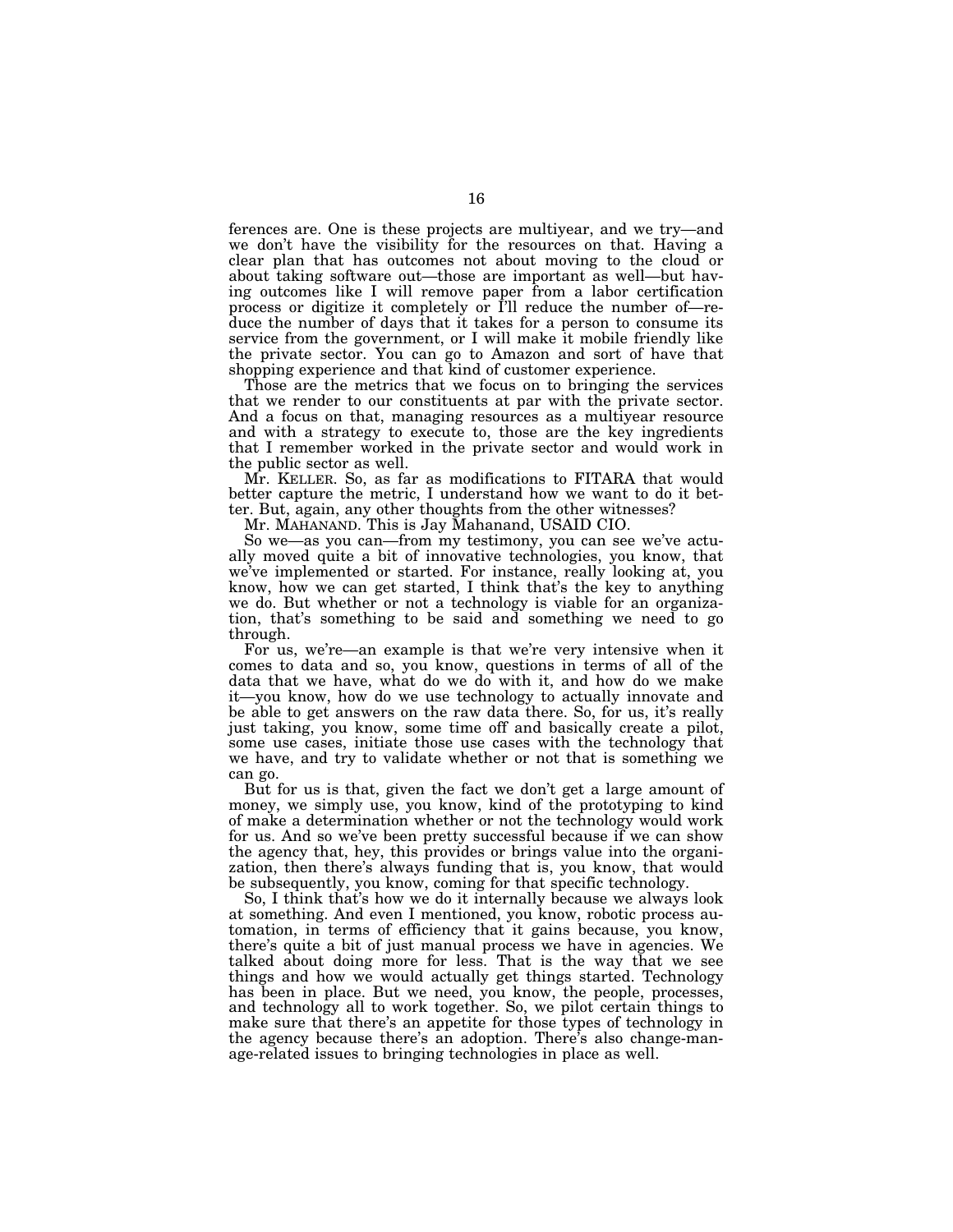So, it's a complex discipline in terms of how you would measure that. You know, for me, kind of getting back to, you know, some of the comments that were made, you know, specifically when it comes to, you know, ROIs and, you know, getting money to actually make a determination of how technology would be used, the TMF is a good example of that. We kind of—it has been mentioned that, you know, for us, we actually made proposals in the TMF for a couple of—we would say innovation, and we got declined for that because it was more—not necessarily a modernization but also it was toward innovation.

So, I think, on the TMF, my two cents is also not look just at modernization but, getting to your point, really is take a look where agencies can use that money to innovate and be better at that.

Mr. KELLER. Thank you. I see I'm out of time, so I yield back. Mr. CONNOLLY. Mr. Keller, I will certainly entertain Mr. Walsh if he wishes to respond to your question before you yield back.

Mr. WALSH. Sir, one of the ways that we could perhaps better measure how we are serving the citizens is how well their websites, which, you know, is the prime portal that people interact with, citizens, are compliant with best practices, are enforcing privacy metrics. So, that is something that we would love to explore with the committee and look forward to doing so.

Mr. KELLER. I appreciate that. Thank you.

Mr. CONNOLLY. And, Mr. Keller, we can talk to you offline, but I believe we have some legislation that actually addresses trying to upgrade websites and make sure they're user-friendly and that they're ranked and reviewed. So, that's absolutely—because that's the portal for most citizens to the government, at least electronically.

Mr. Hice, is Mr. Biggs the next one? Yes. Mr. Biggs is recognized for five minutes.

Mr. BIGGS. Thank you, Mr. Chairman, and I thank the witnesses for being here today, for sharing their perspectives on this critically important topic.

Like many of my colleagues, I was especially disturbed by the early 2020 Solar Winds hack, which left nearly 20,000 entities vulnerable to data breaches, including the Departments of Defense, State, Energy, Justice, and Treasury in the public sector, and Microsoft, Cisco, and FireEye in the private sector. Amazingly, that attack happened over the course of more than a year, which showed a chilling level of patience and discipline.

So, my first question—and it's for each member of the panel is this: How confident are you that we are better protected from a drawn-out, solar-wind-style attack now than we were in early 2020?

And I'll start with you, Mr. Walsh.

Mr. WALSH. So, we had a remarkably timed report at the same time as the Solar Winds hack, GAO 21–171, which looked at agencies' implementation of supply chain risk management.

We looked at seven key practices identified by NIST guidance that attempted to help agencies manage those risks. We found that only nine agencies had done any of those seven. So, to your point, sir, I think we should be very concerned.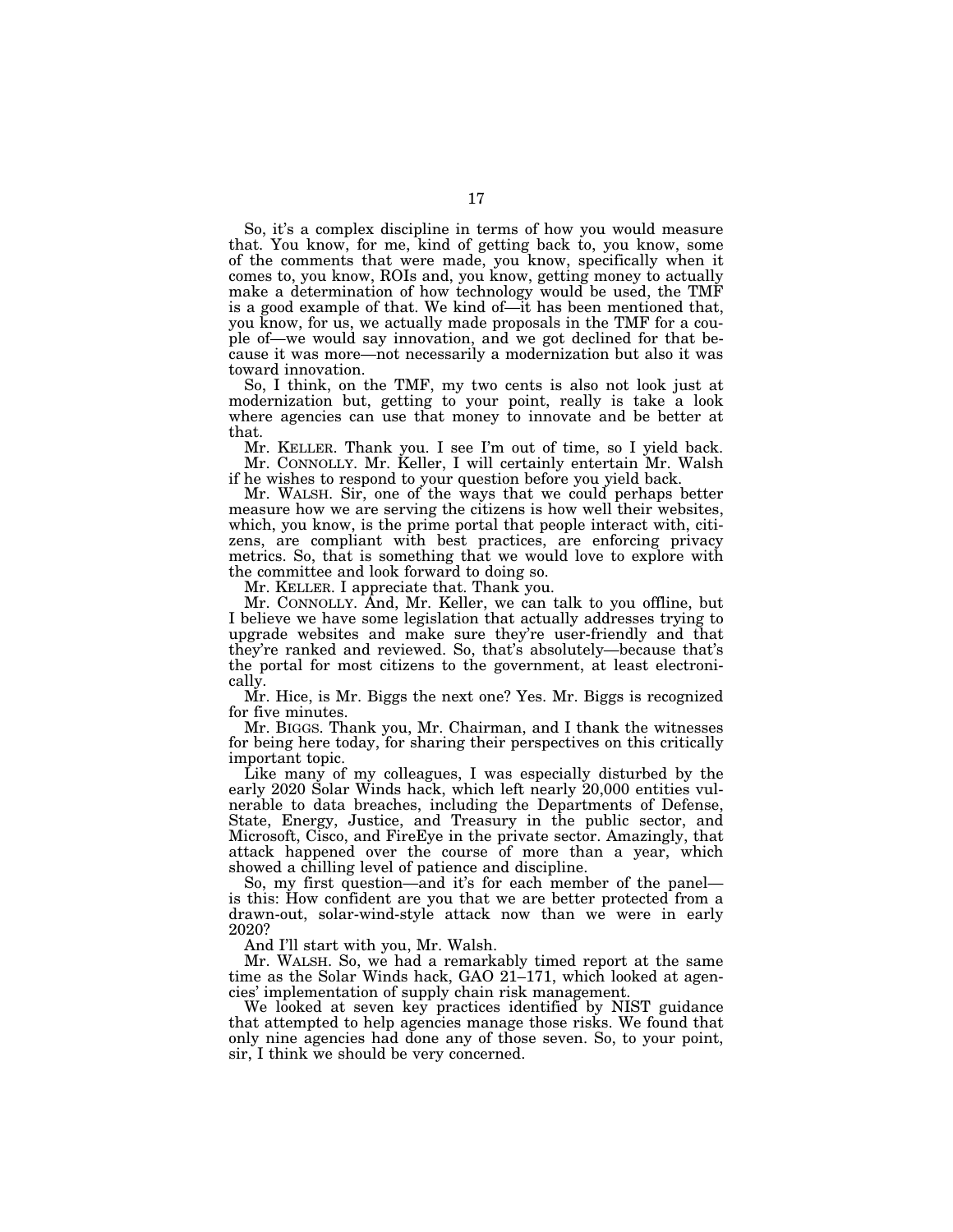Mr. BIGGS. Please, the other panelists, please respond as well. Thank you, Mr. Walsh.

Mr. AHLUWALIA. So, at Labor——

Mr. CONNOLLY. Would my friend just yield for one second and without prejudice to-

Mr. BIGGS. Yes. Yes, Mr. Chairman.

Mr. CONNOLLY. Just to followup on that. Could it have been avoided? I mean, you said we need to be very concerned. Well—but could we have stopped it, done something about it?

Mr. WALSH. So, one of the seven practices that we identified is helping to detect problematic items in your supply chain. But, backing up it even further than that, part of the issue is knowing what your supply chains are.

There are many agencies that don't fully know what their supply chain, not only of the hardware but also of the software, is. So, I think could we have prevented it? Probably not at that time. It's disappointing as well that it took so long to detect it. So, it's very, very concerning, sir.

Mr. CONNOLLY. Thank you for yielding.

Mr. BIGGS. You bet, Mr. Chairman.

And I—just so you know, Mr. Chairman, I intend—if there is time, I want to followup with what's happening now and the steps that are being taken.

So, would the other panelists please respond.

Mr. AHLUWALIA. So, at Labor, just like other departments, we take the cybersecurity very seriously. I think the DHS' Continuous Diagnostics and Mitigation Program, the CDM program, has had significant impact and probably protected us from that breach when it happened.

We've implemented a 24/7 SOC. We are meeting—and implemented newer technology as well.

I completely agree with my fellow panel members here, as well as the committee, that the supply chain risk remains one of the largest risks that is there to the entire U.S. economy, in the private sector as well as public sector.

From the public sector perspective, it is my thinking that there are some steps that can be taken in individual departments. For example, understanding what our supply chain means, adding language to our contracts, and things of that nature.

But then a more comprehensive approach, looking at the CDM success, I think can be led by DHS. That crosscuts and protects the entire government apparatus rather than piecemealing it at each department at a time.

So, I think there is a combination of a strategy where some steps need to be taken locally within the departments, and then a comprehensive CISA-, DHS-led strategy to protect our apparatus would be the biggest bang for the buck, Congressman.

Mr. BIGGS. Thank you. And then our last panelist, if you could please be brief because I want to get back to what are we doing now, how are we going to get-

Mr. MAHANAND. Yes. So, just to—the one thing that we need to realize is that this is a cost application that was vulnerable, right? And so one of the things that we really need to look at is the supply chain. But, also, how do we extend some of the cybersecurity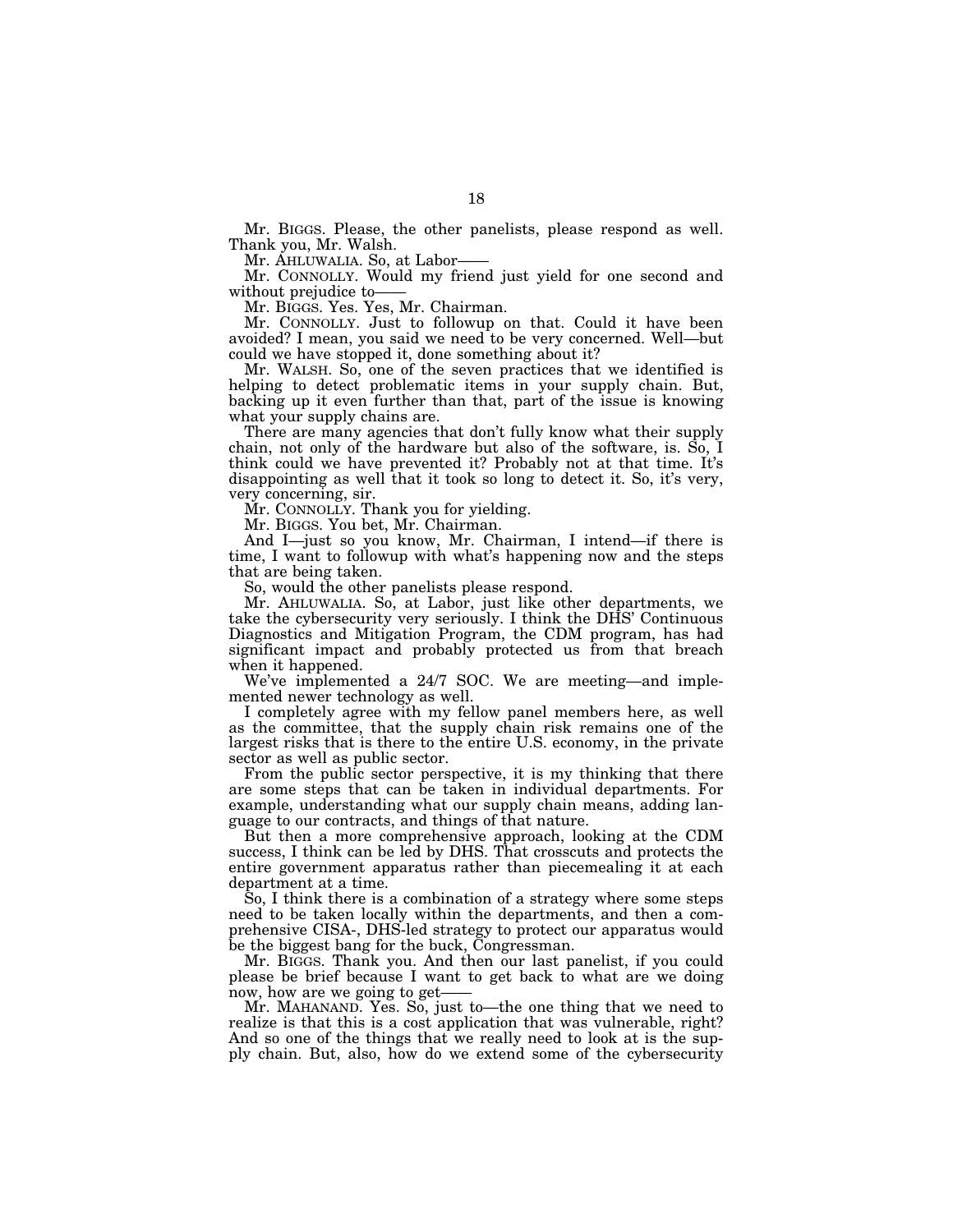measures to these specific vendors? And it's something that we need to think about.

I know DOD is looking at the cybersecurity certification for vendors, but that is something within the Federal space we know—we have risk-management frameworks. We have cybersecurity frameworks. We have everything to protect our systems in C.

The ability to, you know, implement zero-trust—zero-trust architecture is something that we are all looking to do. But the point still goes back to we still need to do something with the vendors to make sure that there is some sort of certification that they also validate the supply chain.

Thank you.

Mr. BIGGS. Thank you.

Mr. Walsh, would you please respond to the followup question, which is where are we going-

Mr. CONNOLLY. Mr. Biggs, if you had a brief followup, you're recognized for that.

Mr. BIGGS. Thank you, sir.

Mr. Walsh, if you'd just go to the followup, which is where are we going from here?

Mr. WALSH. Sure. So, I think the best practices that we can implement are detailed in the report I cited earlier, which is, as Mr. Mahanand said, getting some idea of what our supply chains are and working closely with the vendors to make sure that we are securing them.

Having executive oversight is also very critical. But, to sound an alert on where we are now, the Cybersecurity and Infrastructure Security Agency has issued multiple alerts over the past several months citing similar things happening with, for example, Microsoft Exchange, or even our critical infrastructure—the water, power plants, and the like—which were vulnerable to attacks.

Mr. BIGGS. Thank you, Mr. Walsh.

And thank you, Mr. Chairman. And I hope that, in the future, we might have an additional time where we can actually expand on this particular topic even further.

Mr. CONNOLLY. Absolutely. Be glad to work with you on that, especially, frankly, the—Mr. Walsh's insight in terms of supply chain. I think that's really—we need to understand that more than the phrase, right? Like, are we talking hundreds of parts? Because, if that's the case, no wonder somebody could penetrate, because-

Mr. BIGGS. Right.

Mr. CONNOLLY [continuing]. how are we monitoring all that. What are the mechanisms for monitoring all of that?

Mr. WALSH. Sir, it's not only the parts, but it's also the software. Every single piece of cloud software that we have installed on the network is potentially——

Mr. CONNOLLY. No, no. I'm including that in the supply chain. And, I mean, when I heard that, it—my ears perked up. So, we'll followup on that, Mr. Biggs, with you. Thank you so much.

We're joined by the vice chairwoman of the subcommittee, the gentlelady—and I know it's early out there in California, so thank you so much for joining us so early. Ms. Porter is recognized for five minutes.

Ms. PORTER. Thank you very much, Chair.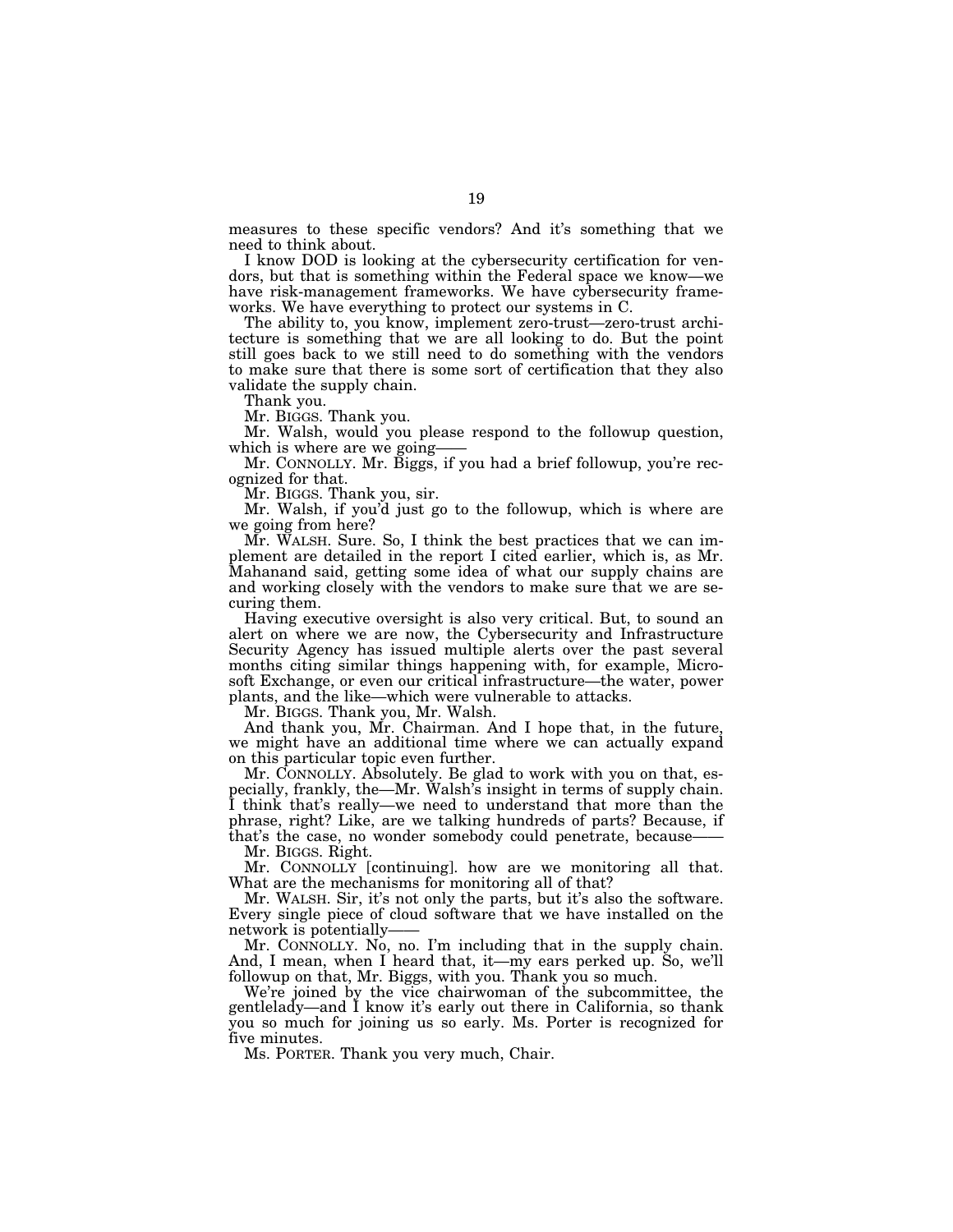Mr. Walsh, can you briefly tell the committee what a data center is?

Mr. WALSH. So, currently, OMB defines a data center in two different tiers. A tiered data center is essentially something that you probably picture when you hear the word data center. It was purpose built. It has uninterruptible power supply, cooling solutions, and the like.

There is also what OMB categorizes as a nontiered data center, which are getting less attention, but those are things like servers in smaller rooms that were not purpose built but are still important vectors of bad actors trying to get into our agencies.

Ms. PORTER. I understand that there is a data center operation initiative. What is it meant to do exactly?

Mr. WALSH. So, the data center optimization initiative is intended to help our data centers, the big ones that already exist not only consolidate but get better. So, we want them to utilize more of their capacity. We want them to run on more modern hardware, which can save us operational costs, and make sure that we're best using the tools that we have available to serve our citizens.

Mr. CONNOLLY. Could I interrupt one second, Ms. Porter-

Ms. PORTER. Of course, sir.

Mr. CONNOLLY [continuing]. on that point? I want to stress the law, FITARA, refers to data center consolidation. It does not refer to optimization, a phrase that was invented by OMB and OPM that we were—this subcommittee, on a bipartisan basis, was concerned could be used to actually circumvent the requirement of the law.

And, Mr. Walsh, before Ms.—without prejudice to Ms. Porter's time, could you just address that because that remains a concern of this subcommittee. The law must be complied with, and the law says consolidation, not optimization.

Mr. WALSH. Absolutely, sir. And I think my fellow witnesses here might be able to serve very well in terms of what the current state of their data centers are, how many they have left. But you are absolutely correct. The law says consolidation, and we still want to see agencies closing and consolidating those data centers. We don't want empty data centers.

Mr. CONNOLLY. Right. So, in response to Ms. Porter's question about what is this optimization initiative, that is what? In addition to the requirement of the law?

Mr. WALSH. Sir, the law is the law.

Mr. CONNOLLY. Well, I know that.

Mr. WALSH. Yes. So, OMB's data center optimization initiative, yes, it is in addition to FITARA.

Mr. CONNOLLY. OK. It's in addition to.

Thank you, Ms. Porter. I wanted to clarify that.

Ms. PORTER. Absolutely. Thank you very much, Mr. Chair.

So, in the past, the GAO has testified before this committee that data consolidation not only protects us from cyber-attacks, but it also decreases cost to taxpayers. In fact, Mr. Ahluwalia—I'm going to mess up his name—Ahluwalia. How did I do? Slow.

Mr. AHLUWALIA. Excellent, Congresswoman.

Ms. PORTER. In fact, Mr. Ahluwalia, how much has the Department of Labor realized in cost savings through closing 73 data centers?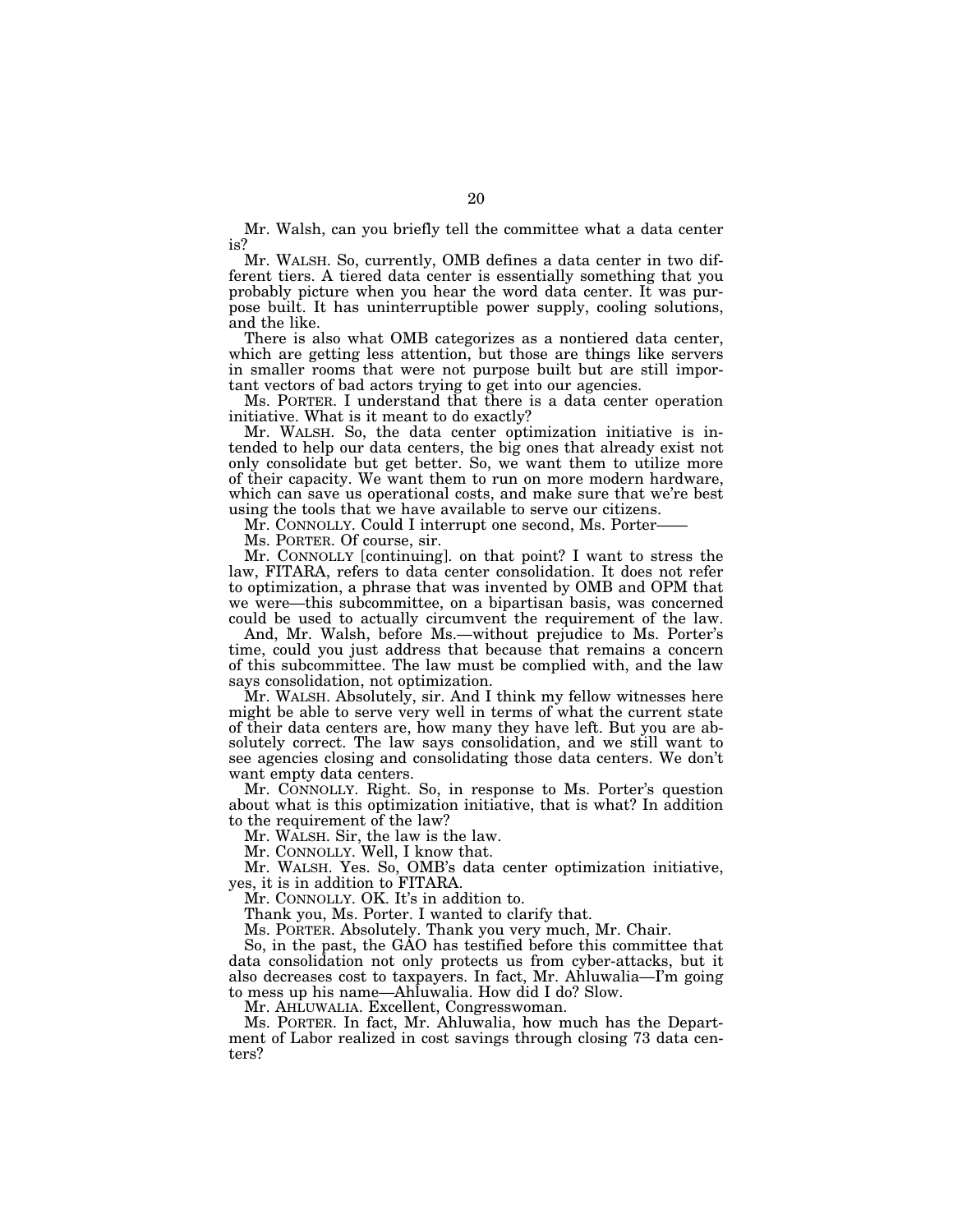Mr. AHLUWALIA. Thank you, Congresswoman.

I think this is one of the bright spots of our portfolio and how we have been able to realize savings. Over the last few years, we have been able to close down 73 of these data centers, and despite what the regulations are and the current initiative status is, we are tracking every tiered and nontiered data center. We have saved around 70-plus million dollars, to answer your question directly.

Ms. PORTER. Thank you. So, you were able to save over \$70 million and able to reduce office space, consolidate contracts and services, cut duplicative costs.

Mr. Walsh, do you know how much agencies in total have saved because of the initiative?

Mr. WALSH. I do not have the numbers at hand. It is in the order of billions of dollars.

Ms. PORTER. What I have is total of about \$7.1 billion in savings, either cost savings or cost avoidance, for fiscal years 2012 through 2020. Clearly, this metric has prompted some pretty big savings for taxpayers.

But, in June 2019, the day before the FITARA 8.0 hearing, the OMB issued guidance updating the data center initiative. They redefined and narrowed the definition of a data center in a way that, according to the GAO, eliminated the reporting of over 2,000 facilities governmentwide.

So, Mr. Walsh, if we leave out more than 2,000 facilities, we're missing out the evaluation and potential, you know, improvement and cost savings of all of those facilities through this effort. Isn't that right?

Mr. WALSH. That is correct.

And to Mr. Ahluwalia's point earlier, he mentioned that they are tracking not only the tiered but also the nontiered data centers. Tracking the nontiered data centers, those are the ones that fell off. That's the 2,000 that you mentioned there. So, it's, in a sense, the-

Ms. PORTER. And those are those smaller ones that weren't necessarily intended to be data centers, those nontiered ones. This could open us up to cyber-attacks, couldn't it?

Mr. WALSH. That is correct. And we have encouraged the OMB and the agencies to continue their tracking of these nontiered data centers.

Ms. PORTER. That's potentially wasting taxpayer dollars, because we're not evaluating these nontiered data centers for potential consolidation or optimization?

Mr. WALSH. That is correct. And to help put a face to the name, some of these smaller data centers include things like FAA's air traffic control centers or large medical machinery that has basically supercomputers built into it.

Ms. PORTER. I'm pretty concerned about those things, FAA data and medical data.

Thank you very much, Mr. Walsh.

At every hearing since OMB issued this rule, members of this subcommittee have brought up the data center definition issue. It seems from these hearings that OMB thinks it's following appropriate private-sector best practices. And GAO thinks that we're exposing cyber insecurities.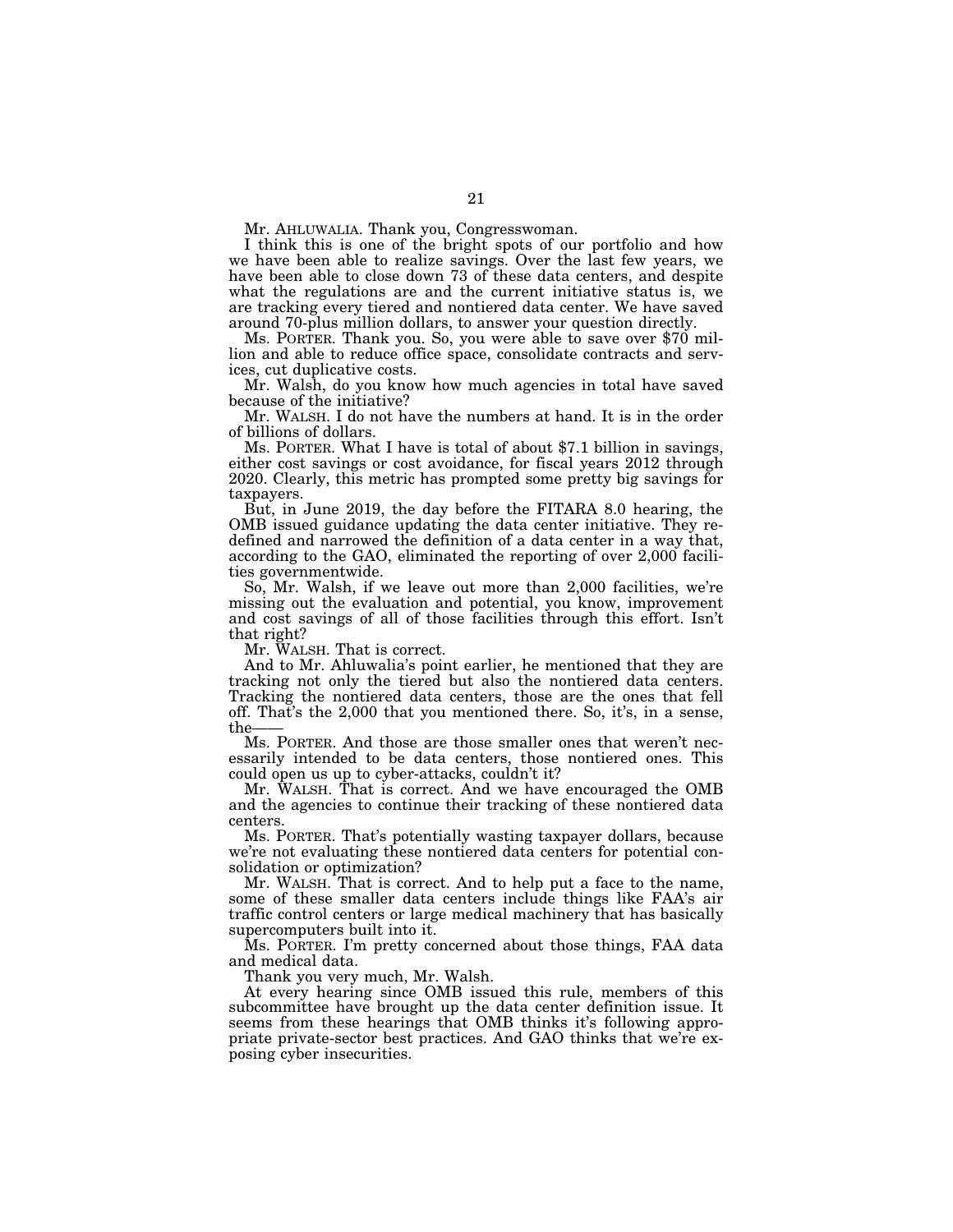Has GAO been working with OMB to ensure Federal agencies are not turning a blind eye to potential cybersecurity risks or wasting tax dollars?

Mr. WALSH. So, we do correspond very closely with OMB. We work with them as best as able. So, we try. And we do have annual reporting requirements-

Ms. PORTER. Mr. Walsh, are they listening to you, or are they ignoring you?

Mr. WALSH. I would say it's a push-pull. We work as collaboratively as we can, but sometimes it does feel like it's more of us talking and them not listening.

Ms. PORTER. But I get the sense, Mr. Walsh, that you're doing the pushing and the pulling, and they're doing the resisting. Is that an incorrect takeaway?

Mr. WALSH. So, there are times that we have worked very collaboratively, and I do not want to disrespect OMB or the good work they do. But, on certain issues, we don't always see eye to eye, so I think you're correct.

Ms. PORTER. Are they currently—with the GAO in its professional opinion—again, respecting the mission of OMB and the work that they do, is OMB in compliance with FITARA?

Mr. WALSH. So, I hesitate to come out with an official GAO opinion on this just because, right now, with the administration change, we have not yet seen how they are going to treat this issue.

Ms. PORTER. OK. Well, I look forward to finding out what you find in the post-administration change.

So, I think we're really right that we need to consider potential solutions, not just letting you do the investigation under the new OMB management, but I also support a potential legislative fix if OMB continues to not follow through. If they're not following the statute or they're defying congressional intent, then I think we need to consider legislation or even enforcement action.

Thank you very much for sharing your expertise with the committee today.

I yield back.

Mr. CONNOLLY. Thank you, Ms. Porter. And I love your spirit because I feel the same way.

You don't get to come into compliance with FITARA by redefining what a data center is, and you don't get to come into compliance by actually substituting a word in the law with another one that suits your purposes better and gets you off the hook.

And we are going to insist on compliance with the law. And, if we have to—as Ms. Porter suggests, if we have to further refine legislative language to make it very clear and, unfortunately, more restrictive, we will.

And we certainly will back up your efforts, Mr. Walsh, and those of your colleagues to insist on compliance. Let there be no doubt about that.

We are joined by the distinguished ranking member of the full committee, Mr. Comer. Mr. Comer, welcome. You're recognized for five minutes.

Mr. COMER. Thank you, Mr. Chairman.

I have a couple of questions for Mr. Mahanand and Mr. Ahluwalia. I mispronounced that. But since most people now expe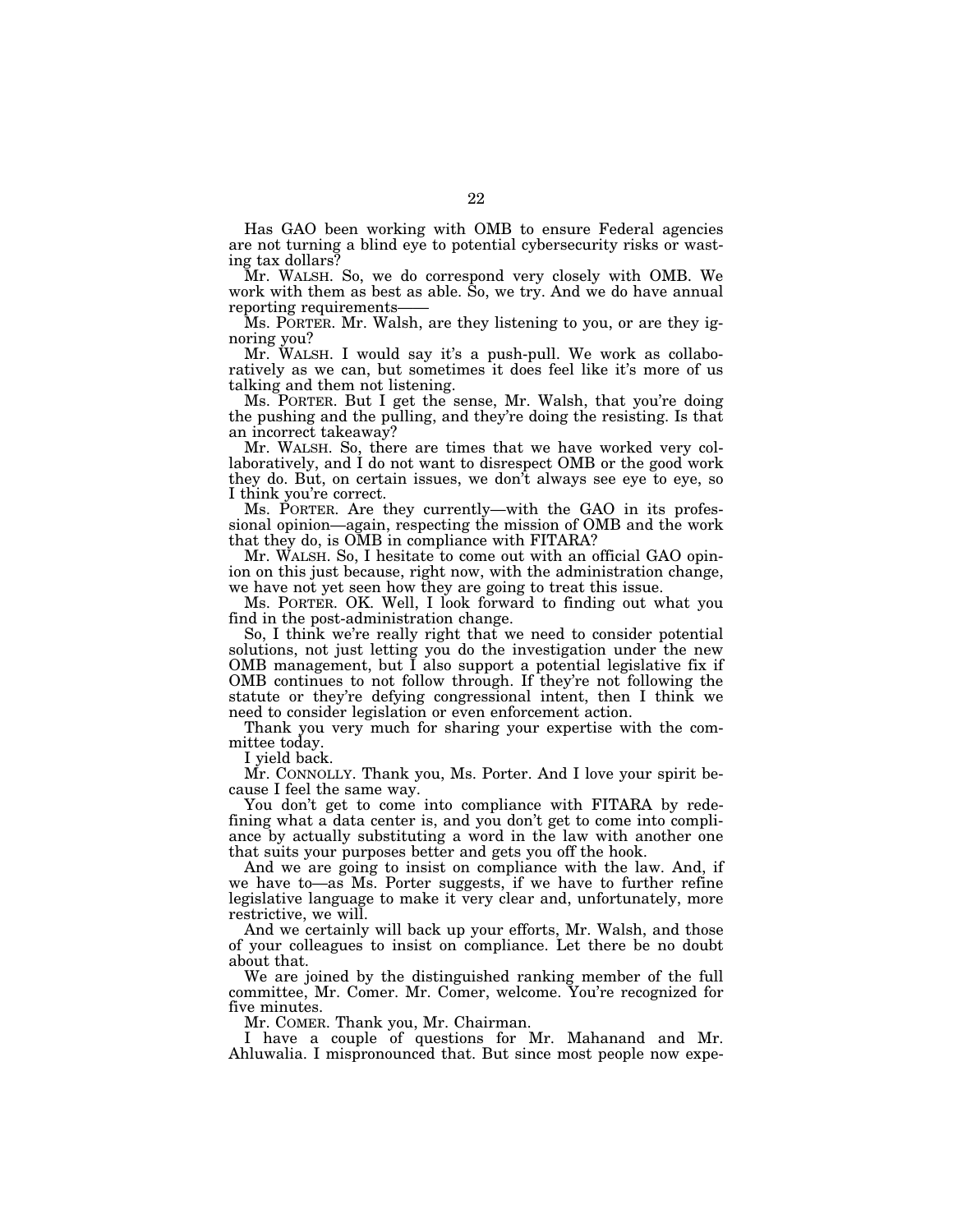rience government through digital interactions, an agency's IT system is critical in building citizens' trust in their government, obviously.

How does your agency measure the digital experience that you are designing in your IT systems?

Mr. AHLUWALIA. So, I can go first, Congressman. Thank you for the question.

At Labor, the service that we provide to the constituents that we serve is extremely important for us. So, the—one of the discussions earlier was around IDEA Act and compliance with it. We have taken that—the implementation of that act very, very seriously.

We developed a one-web initiative, where we have instituted the responsive design parameters that the private sector uses, and also made all our websites mobile friendly and accessible for the general public. The mobility as well as the user-centric design of these are in compliance with the IDEA Act and at par with the private sector at this point in time.

I will say, with every new project we come up with, we measure the ease with which customers or consumers or employers across the Nation are able to consume our services. So, are we shortening the amount of time taken for the business process to yield the results of mission outcomes? And those sort of success measures are in each and every one of our projects.

Mr. MAHANAND. So, this is Jay Mahanand from USAID.

So, like Mr. Ahluwalia, we also follow the IDEA's act, but we take it kind of, you know, a step forward. When I say we are 100 percent cloud enabled, we consider that as kind of the digital implementation of things that we do for the agency.

The ability for our staff overseas and locally to be able to get any of the services that they need should be—should be, you know, accessible to no matter where you are, and so we take that in terms of the insight in terms of our strategy and develop that—develop basically our architecture around that.

So it is, you know, something that we take very seriously given the fact that where we work in. We also have to look at our challenges of low-bandwidth, you know, areas in different parts of the world.

And so, when we look at digital technology, we also look at, you know, cloud services to be associated with that because, really, that's where the—you know, the rubber meets the road specifically when it comes to the digitization of, you know, services.

You know, we take something like digital forms, right? And so we've looked at DocuSign. And, you know, the ability for us to not necessarily be in the office to do that is something that, you know—that we would try to roll out for everything that we do.

So, it's just looking at what—you know, looking at the service themselves and seeing what we can actually digitize, or move it again, move it to the cloud, where it is more accessible and then put the security around that.

Mr. COMER. So, what actions do you all take based on feedback from citizens and employees who use your agency's online tools?

Mr. MAHANAND. So, although it is—so, from—our primary interaction with users is—and the public is really through our main website, usaid.gov, and there is a feedback loop from that website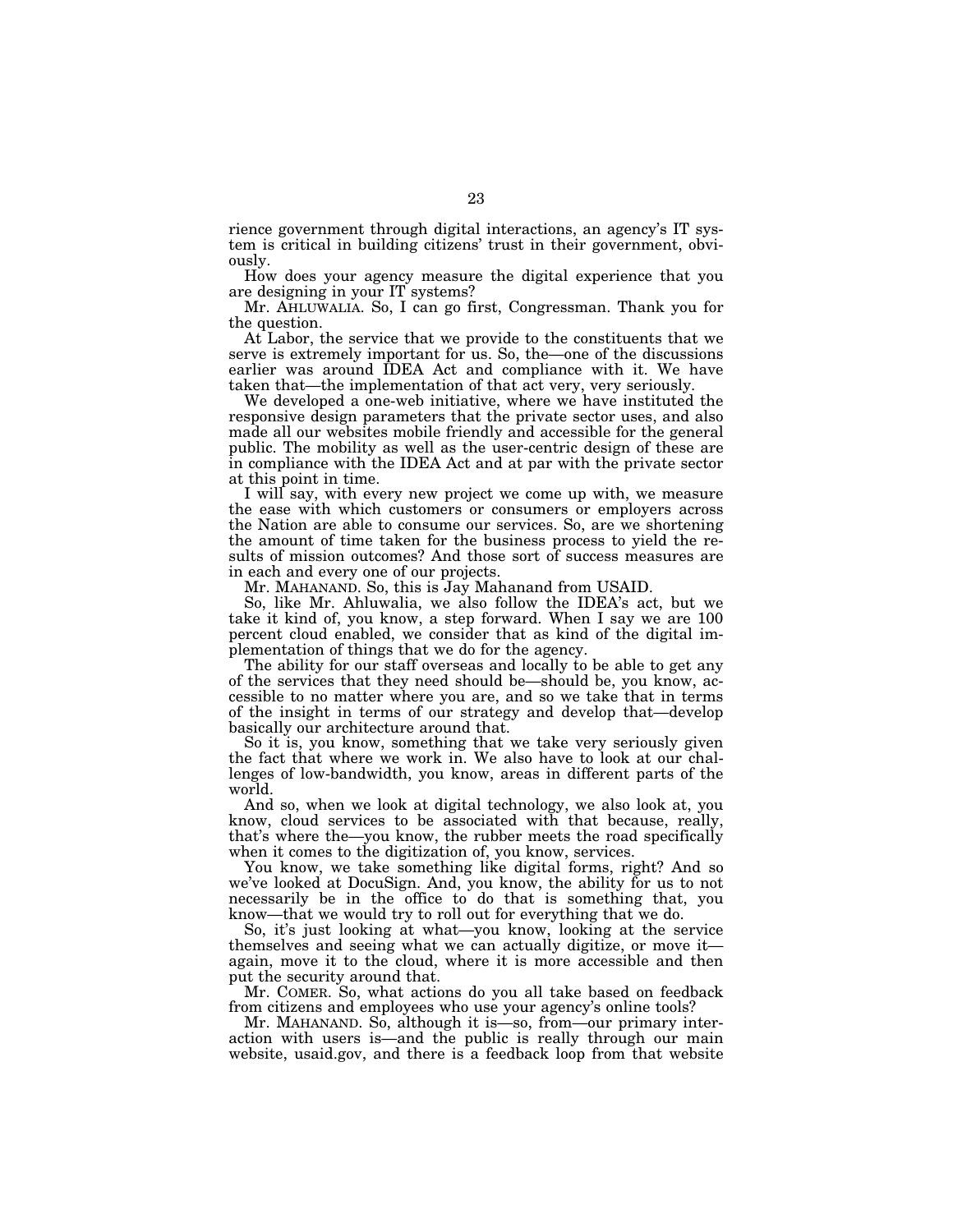into the agency, and there is a team of folks that actually look at suggestions that comes in. And, if it's something that's viable, again, we act on it. But, if it is something that—you know, we modernize the site just to make sure that we are able to be everything in the IDEA's act, right, in terms of all five of those categories.

Mr. AHLUWALIA. We have a similar loop, Congressman. We take these things very seriously. And I'll give you an example. It was in my testimony earlier as well, the apprenticeship.gov website that we created.

We went to Job Corps centers. We went to jobs work centers, employment agencies across various states to figure out what is needed. We did a user-centric design study, and we continued that kind of a feedback loop to remain at par with the experiences these folks are getting with the private sector tools.

Mr. COMER. OK. Thank you, Mr. Chairman.

I yield back.

Mr. CONNOLLY. I thank the distinguished ranking member.

In closing, I want to reiterate some of the things we've heard here today.

We want to make sure there is full compliance with what's in the law, and nobody gets to sort of redefine that unilaterally.

Second, we do remain flexible with respect to the Scorecard, and we will be, as Mr. Hice suggested, remaining flexible and looking at categories to make sure we're capturing performance as accurately as we can.

And of course GAO has always been our partner in that regard, and we thank you, Mr. Walsh, and your colleagues for that continuing partnership.

And we hope that this kind of hearing—oversight hearing reinforces your ability to communicate with counterparts in respective Federal agencies that Congress means it. I can't think of another example on Capitol Hill for a single piece of existing legislation that has already had 11, going on 12, oversight hearings over five or six years on a very bipartisan basis, you know, to reinforce compliance and implementation. And so I hope that strengthens your hand as well.

And, you know, our goal is to try to make the Federal Government more efficient, to save money along the way. And we have saved a fair amount of money.

We want to followup on Mr. Biggs' question with you about supply chain vulnerability because I think—I think that might be the key to helping us better understand what happened and the how and why. The soft underbelly is the supply chain, and I think that's a pretty key takeaway from your testimony today, Mr. Walsh.

And, finally, I would ask—and, if you need a formal request, I think we'd do it, but I think all of us, on a bipartisan basis, would like to know, how did IT play a role in relief efforts—Federal relief efforts, and, for that matter, even state relief efforts related to Federal policy guidance in this pandemic?

You know, we look at the Small Business Administration and its E-Tran system, for example, that got overwhelmed. We look at the IRS, which had 60 different IT systems, some of which work well, some of which didn't. And, you know, it had to both remain the tax collector, audit entity, while also becoming a benefit delivery entity.